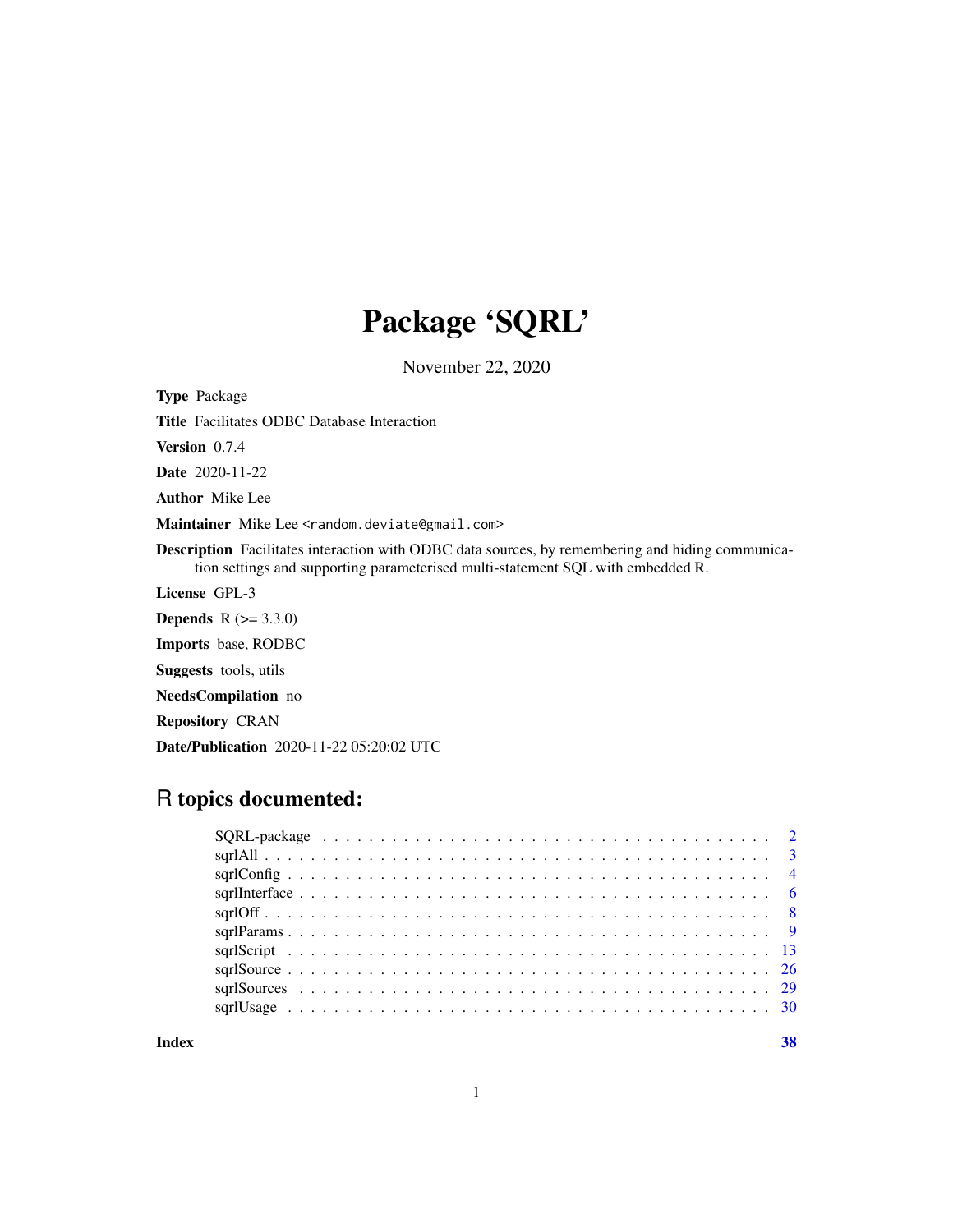<span id="page-1-0"></span>

#### <span id="page-1-1"></span>**Description**

Streamlines exploratory work and short-order ad hoc jobs on ODBC data sources.

#### Details

Automatically generates a dedicated and like-named interface function to each ODBC DSN (Open DataBase Connectivity Data Source Name). These functions manage communications behind the scenes, whilst supporting multi-statement SQL scripts. Hybrid (SQRL) scripting syntax allows SQL with embedded R, thereby enabling parameterisation of queries, feedback of intermediate results, the addition of flow-control structures within and around SQL, and the use of libraries of stored scripts. Additional sources and interfaces can be defined at any time. The package is a wrapper about RODBC. This is version 0.7.4.

### Author(s)

Mike Lee

## See Also

[sqrlSources](#page-28-1), [sqrlUsage](#page-29-1)

## Examples

```
require(SQRL)
```

```
# Show (automatic) data sources.
sqrlSources()
## Not run:
# If 'ratatoskr' were one of those sources (i.e.,
# if a DSN of that name was found), then a multi-
# statement query could be submitted like so:
ratatoskr("use yggdrasil; select messages from ",
          "vedfolnir where addressee = 'nidhogg' ",
          "limit", 5)
# Submit a parameterised query from file.
ratatoskr("messages.sqrl", year = 950)
# Obtain help on usage.
ratatoskr("help")
## End(Not run)
```
<sup>#</sup> Define a new data source (interface).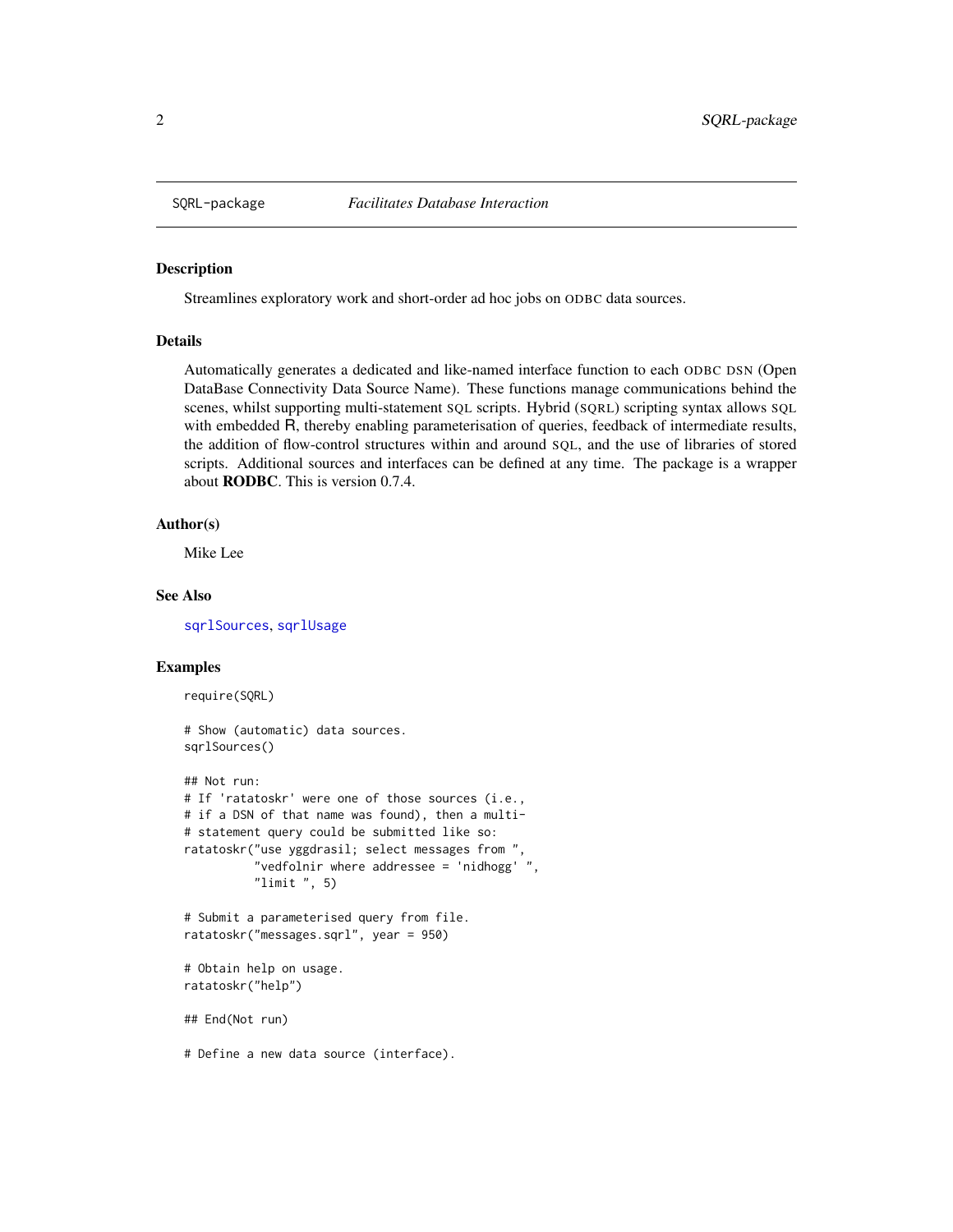#### <span id="page-2-0"></span>sqrlAll 3

```
sqrlSource("mysource",
           driver = "MYSQL ODBC 5.3 ANSI Driver",
           server = "localhost",
           user = " <uid>",
           password = "<pwd>")## Not run:
# Submit a query to the new source.
mysource("select * from database.table")
## End(Not run)
```
<span id="page-2-1"></span>sqrlAll *Broadcast a Command to All Data Sources*

## Description

Passes a single command to every SQRL data source in turn.

## Usage

sqrlAll(...)

#### Arguments

... The command to broadcast (as per [sqrlUsage](#page-29-1)).

## Value

Returns a named list, containing the result of the command for each data source. The list is invisible, except when retrieving (getting) a named parameter value.

## Note

The command is passed to all **SQRL** data sources, whether or not they have interface functions.

The command can be a SQL query.

## See Also

[sqrlOff](#page-7-1), [sqrlUsage](#page-29-1)

## Examples

```
# Show all interfaces (visible return).
sqrlAll("interface")
```
# Enable all connection indicators. sqrlAll(visible = TRUE)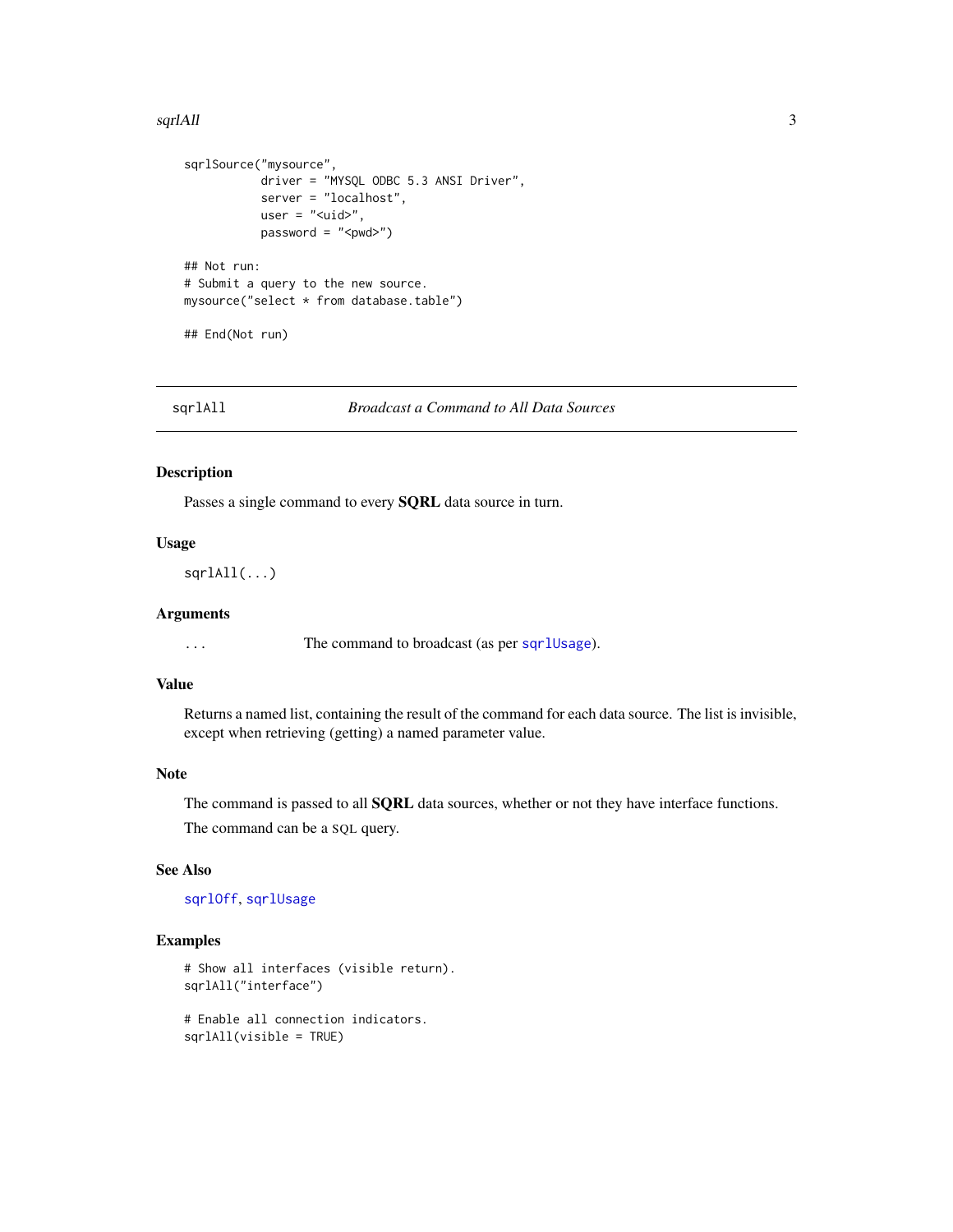```
# Close all open channels.
sqrlAll("close")
# Remove all defined sources.
sqrlAll("remove")
```
<span id="page-3-1"></span>sqrlConfig *Configuration Files*

## Description

This material does not describe a function, but (rather) the file format used to configure **SQRL** interfaces and RODBC communications.

Configuration files can be used to define new data sources, set blanket parameter values for existing sources, or set individually named parameter values.

## Example Configuration File

```
# Parameters for RODBC::odbcConnect/RODBC::odbcDriverConnect.
d\text{sn} =
uid = Blake
pwd = C:/some/other/file.txt
connection = "driver=<driver>;dbalias=quag;uid=<uid>;pwd=<pwd>;"
case = "nochange"
believeNRows = TRUE
colQuote = c("`", "''")<br>tabOuote = "tabQuote
interpretDot = TRUE<br>DBMSencoding = ""
DBMSencoding
rows_at_time = 100readOnlyOptimize = FALSE
# Additional parameters for RODBC::sqlQuery.
errors = TRUE
as.is = TRUEmax = 0
buffer = 1000nullstring = NA_character_
na.strings = c("NA", "-"", "")\text{dec} = .
stringsAsFactors = FALSE
# Parameters for SQRL.
aCollapse = ,
autoclose = TRUE
driver = "{IBM DB2 ODBC DRIVER}"<br>interface = "Z"interface
```
<span id="page-3-0"></span>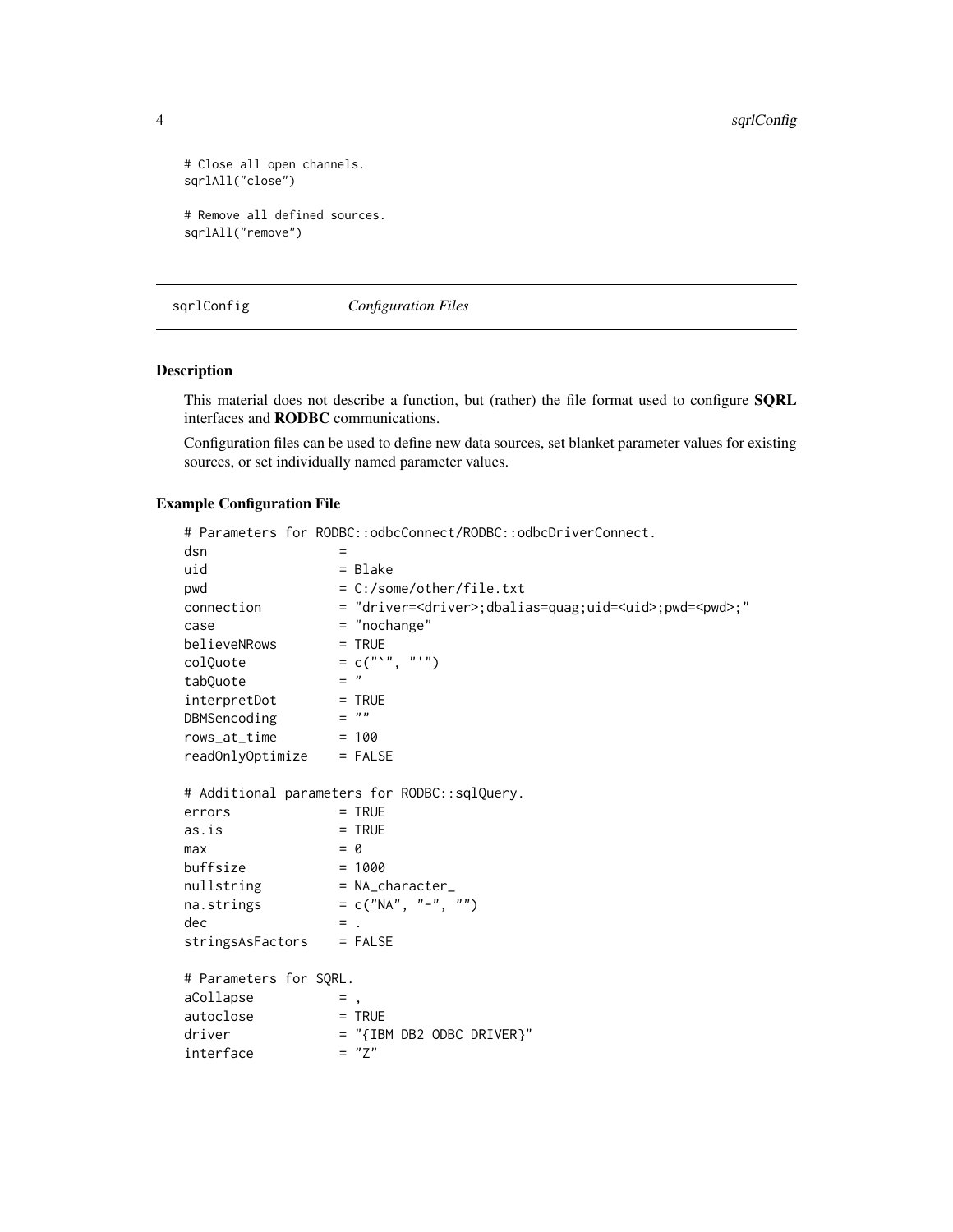#### <span id="page-4-0"></span>sqrlConfig 50 to 55 and 55 and 55 and 55 and 55 and 55 and 55 and 55 and 55 and 55 and 55 and 55 and 55 and 55

| lCollapse | $=$ "\n"                 |
|-----------|--------------------------|
| library   | $=$ my/library/file.sqrl |
| ping      | $=$ "select 1 from dual" |
| verbose   | $=$ FALSE                |
| visible   | $=$ TRUE                 |
| prompt    | $= "7"$                  |
| scdo      | $=$ TRUE                 |
| wintitle  | $=$ "(Zen)"              |

#### Commentary on Example File

This is a sample configuration file, exhibiting almost all parameters. In general, a file need not include all of these (default values are in place).

Parameters may be defined as the path to some other file. The driver and dsn parameters will take that path as their value. For all other parameters, a value will be read from within the file. Such files may contain only a single line with nothing but the value on it, or they may adhere to the full (multiple line) 'parameter = value'  $\mathbf{SQRL}$  configuration file format (as described here). Unexpected results may occur if a file called (say) "TRUE" should exist.

File paths should not be wrapped in quotes. Other strings may be wrapped, although this is not mandatory unless they clash with the name of an object within the R base namespace.

*This format is likely to change within the next version or two. Specifically, the* R*-like rules used between* <with> *tags will then apply (see example #05 of* [sqrlScript](#page-12-1)*). This will make configuration files parsable by* R*, but will require quotes around all character strings, file paths included.*

No action is taken when the right hand side of the equals is blank (as for the dsn parameter, above). That is, no assignment is made to the parameter on the left hand side.

#### See Also

[sqrlParams](#page-8-1), [sqrlSource](#page-25-1)

## Examples

```
# Define a new source (not from file).
sqrlSource("Orac",
           "DBQ=StarOne;UID=Avon;PWD=<pwd>",
           "Driver={Oracle in OraDB18Home1}")
# Review its configuration (parameter values).
Orac("config")
# Create a configuration file.
my.file <- tempfile()
writeLines(c("aCollapse = ', '",
             "as.is = TRUE"),
           my.file)
```
# Import that file.  $Orac(config = my.file)$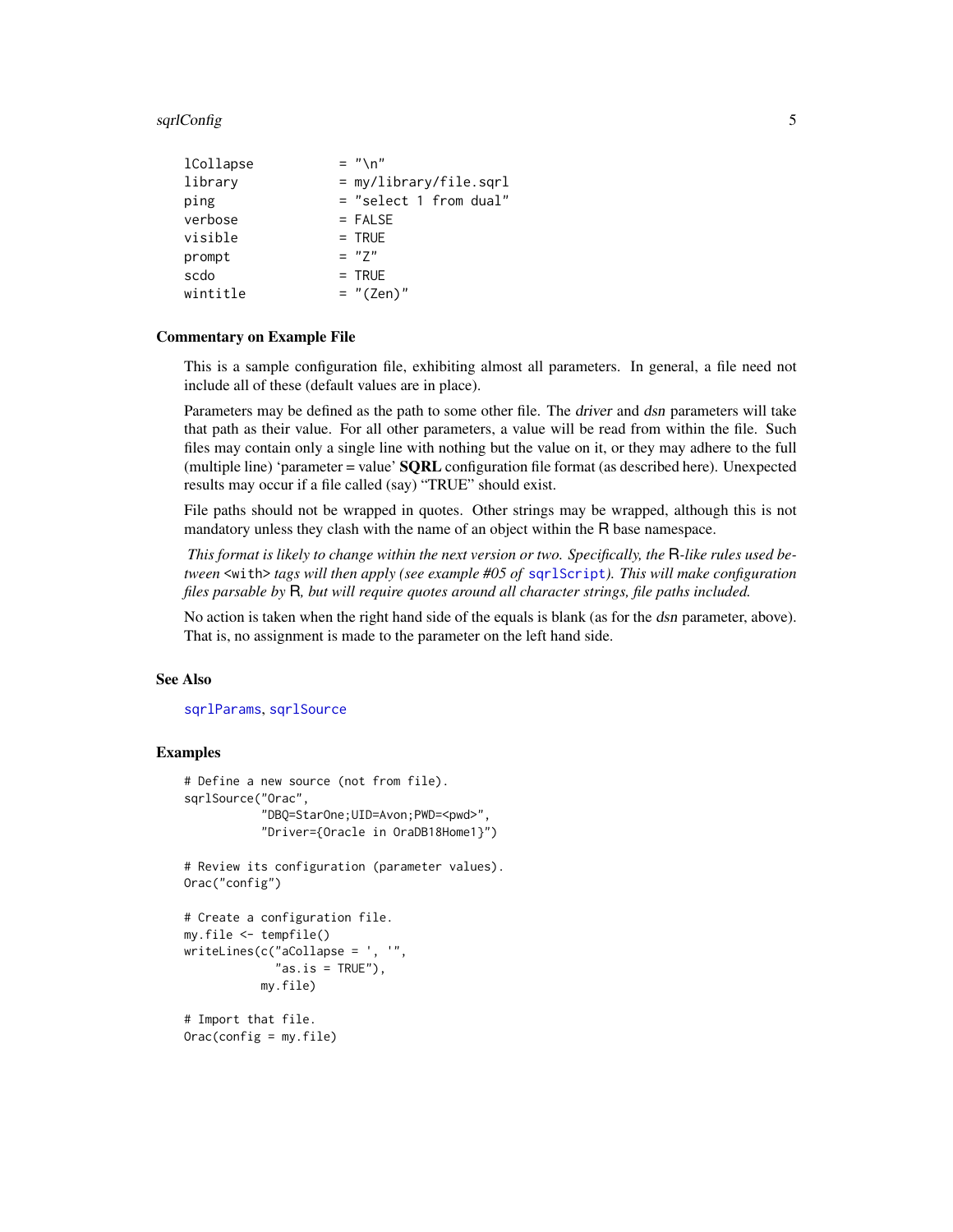```
# Confirm imported values.
Orac("aCollapse")
Orac("as.is")
# Alternative forms.
Orac("config", my.file)
Orac(paste("config", my.file))
# Create a single-line file.
writeLines("c('NA', 'N-A', 'N/A')",
          my.file)
# Import that file.
Orac(na.strings = my.file)
# Confirm the imported value.
Orac("na.strings")
# Create another configuration file.
writeLines(c("aCollapse = ,", "as.is = T",
             "uid = Ensor", "dsn = 'Aristo'"),
           my.file)
# Define and configure a new source from file.
sqrlSource("Caro", my.file)
# Confirm source creation.
Caro("config")
# Delete the file.
unlink(my.file)
```
<span id="page-5-1"></span>sqrlInterface *Creates Data Source Interfaces*

## Description

Creates, renames, and removes data-source interface functions.

Communications with data sources (including SQL queries) are conducted through these interfaces.

## Usage

sqrlInterface(...)

#### Arguments

... The name of a registered data source, and the name to use for its interface.

<span id="page-5-0"></span>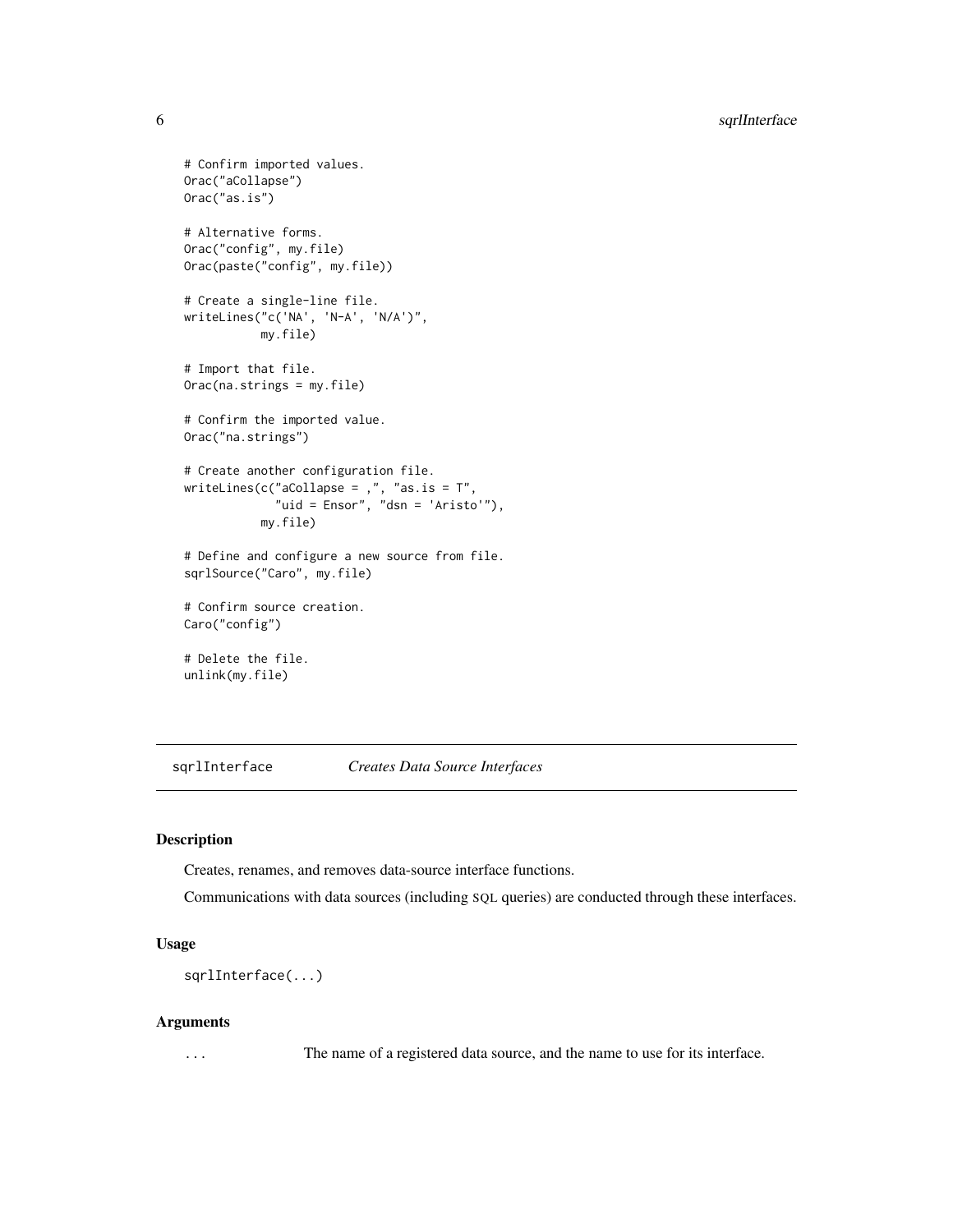## <span id="page-6-0"></span>sqrlInterface 7 7

## Details

The source and interface names may be supplied as two character strings, ("source","interface"), or as a (source = "interface"), or ("source" = "interface"), parameter-value pair.

The setting of an interface whose name would clash with that of any other function already on the R search path is prevented. An error will be thrown if a potential conflict is detected. Conversely, a successful call of this function guarantees both the existence of the new interface, and the uniqueness of its name (amongst functions).

If the interface name is specified as either NULL or "remove", then any existing interface is deleted (and no new interface is created).

If only a single string is supplied, the name of that source's interface function is returned.

Use of this functions is not ordinarily required, except when a registered data source does not already have an interface function.

## Value

Returns the name of the source's interface function (visibly on get, invisibly on set).

## **Note**

Interfaces are stored in a publicly accessible environment, SQRL:Face. This is attached to the R search path when the package is loaded.

## See Also

[sqrlSource](#page-25-1) [sqrlSources](#page-28-1)

## Examples

```
# Define a new data source, named 'entropy'.
sqrlSource("entropy", uid = "ludwig",
          driver = "{SQL Server Native Client 11.0}",
           server = "Clausius", database = "Gibbs")
```

```
# The source comes with an interface of the same name.
sqrlInterface("entropy")
entropy("sources")
```
# Change the name of the interface function. sqrlInterface(entropy = "S")

```
# An equivalent alternative form.
sqrlInterface("entropy", "S")
```

```
# The name of the source remains unchanged.
sqrlInterface("entropy")
S("sources")
```

```
# Submit a dummy 'query', via the interface.
# Normally, you'd put some SQL in here, but
```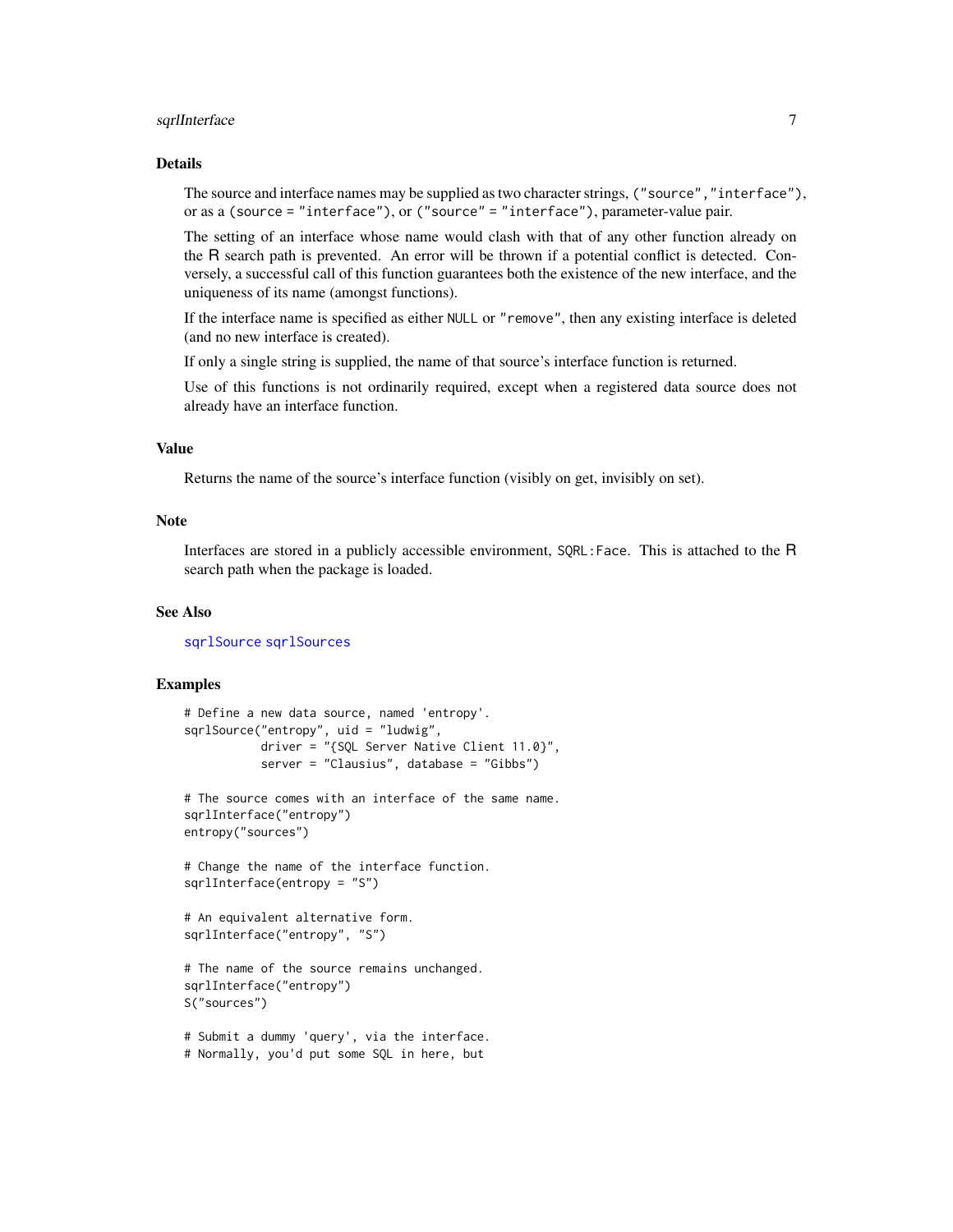#### 8 sqrlOff **8** sqrlOff **8** sqrlOff **8** sqrlOff **8** sqrlOff **8** sqrlOff **8** sqrlOff **8** sqrlOff **8** sqrlOff **8** sqrlOff **8** sqrlOff **8** sqrlOff **8** sqrlOff **8** sqrlOff **8** sqrlOff **8** sqrlOff **8** sqrlOff **8** sqrlOff **8** sqrl

```
# the source would have to exist for that.
S("<R> 'hello, world'")
# Remove the source's interface function.
sqrlInterface(entropy = NULL)
# An equivalent alternative form.
sqrlInterface("entropy", "remove")
# The source remains, but has no interface.
sqrlInterface("entropy")
sqrlSources()
```
<span id="page-7-1"></span>sqrlOff *Close Connections and Deactivate the Package*

## Description

Closes all connections, detaches the interface environment (SQRL:Face) from the search path, and unloads the SQRL namespace. No further communication with any data source will be possible through SQRL (until it is reloaded).

## Usage

sqrlOff()

## Value

Returns invisible NULL.

## Note

Calls to [RODBC::odbcCloseAll](#page-0-0) will close any connection channels open in SQRL.

## See Also

**[SQRL](#page-1-1)** 

## Examples

```
## Not run:
# Calling sqrlOff() will deactivate and unload SQRL.
sqrlOff()
```
## End(Not run)

<span id="page-7-0"></span>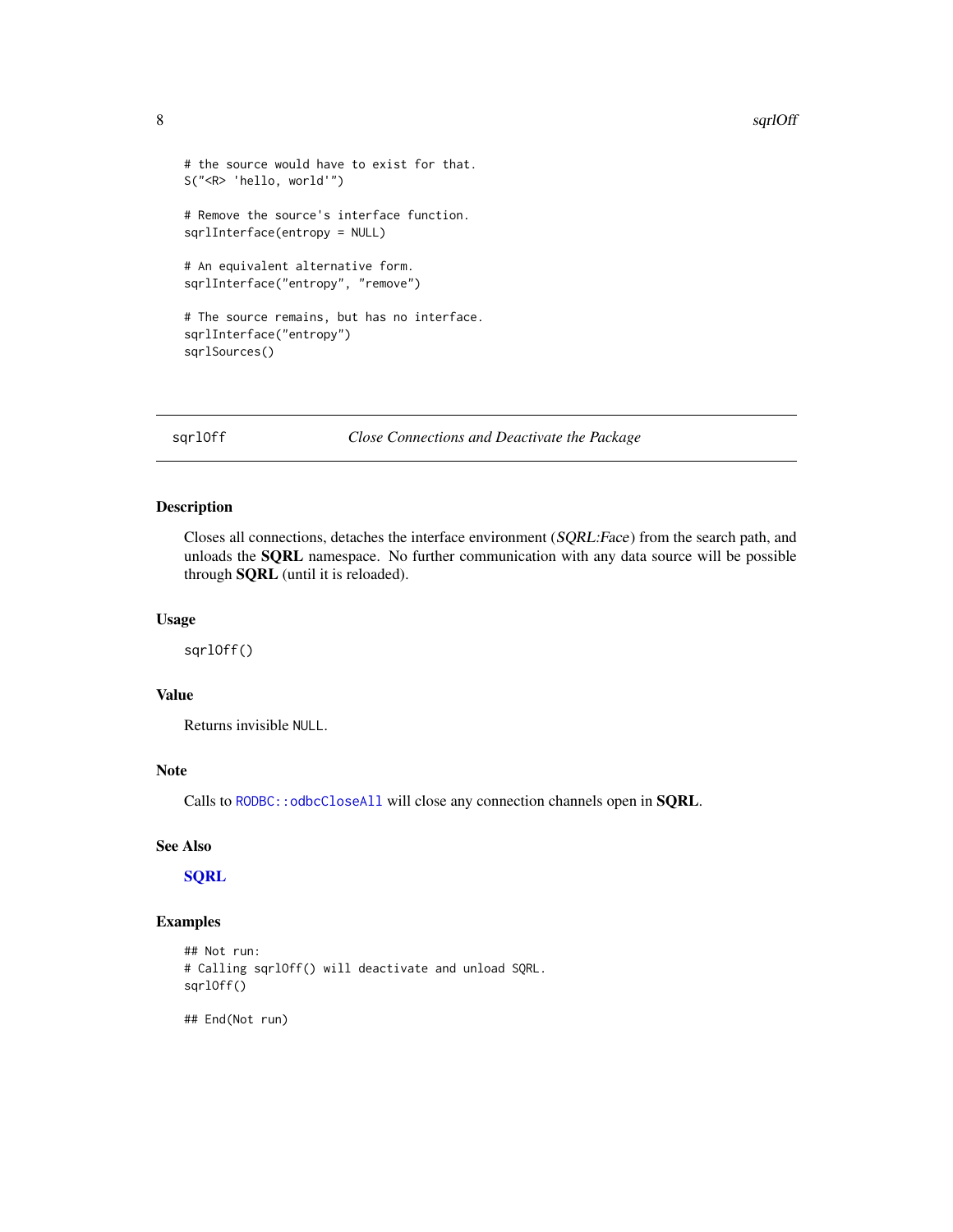<span id="page-8-1"></span><span id="page-8-0"></span>

## **Description**

This material does not describe a function, but (rather) the various parameters governing ODBC communications and package behaviour. The majority of these are passed through to **RODBC**.

**SQRL** adopts a set-and-forget approach, wherein changes to the values of these parameters are persistent, and all subsequent communications make use of those values. Each registered (SQRL) data source has its own independent set of values.

#### Parameters

- aCollapse: A character string (typically a single character). When an atomic object (typically a vector of character or integer type) is pasted into SQL, that object is first collapsed to a single string, with *aCollapse* separating each sequential pair of the object's elements. The default value is comma (","). Early versions of **SQRL** used newline ("\n").
- as.is: A logical vector, or a numeric vector (of column indices), or a character vector (of col-umn names). Argument to [RODBC::sqlQuery](#page-0-0) (see also [utils::read.table](#page-0-0)). Tells **RODBC** which character columns of a table, as returned by a query to the ODBC connection, *not* to convert to some other data type (i.e., which character columns to leave as is). Due to  $\text{SORL's}$ set-and-forget approach to parameters, it is inconvenient to change *as.is* on a query-by-query basis. That being the case, it is often best defined as a logical singleton (either TRUE or FALSE). Alternatively, temporary query-specific values can be set within SQRL scripts (see [sqrlSource](#page-25-1)). Default value is FALSE (convert all character columns).
- autoclose: A logical singleton. Tells SQRL whether or not to automatically close the data source connection after each query (in general, a sequence of multiple statements). The default value is FALSE, which leaves the connection open. When set to TRUE, connections will open only for the duration of each query. When user input is required for authentication each time a new connection is opened, the default setting will be more convenient.
- believeNRows: A logical singleton. Argument to [RODBC::odbcDriverConnect](#page-0-0). Tells RODBC whether or not to trust the nominal number of rows returned by the ODBC connection. Locked while the connection is open. Default value is TRUE.
- buffsize: A positive integer. Argument to [RODBC::sqlQuery](#page-0-0). Specifies the number of rows (of a query result) to fetch at a time. Default value is 1000.
- case: A character string, specifically one of "nochange", "toupper", "tolower", "mysql", "postgresql", or "msaccess". Argument to [RODBC::odbcDriverConnect](#page-0-0). Specifies case-changing behaviour for table and column names. Locked while the connection is open. Default value is "nochange".
- channel: An RODBC connection handle. Returned by [RODBC::odbcDriverConnect](#page-0-0). Argument to [RODBC::sqlQuery](#page-0-0). This parameter is read-only.
- colQuote: A character vector of length 0, 1, or 2, or NULL. Argument to [RODBC::odbcDriverConnect](#page-0-0). Specifies the quote character(s) for column names. A vector of length zero means no quotes, of length one means apply the specified quote character at both ends of a name, and of length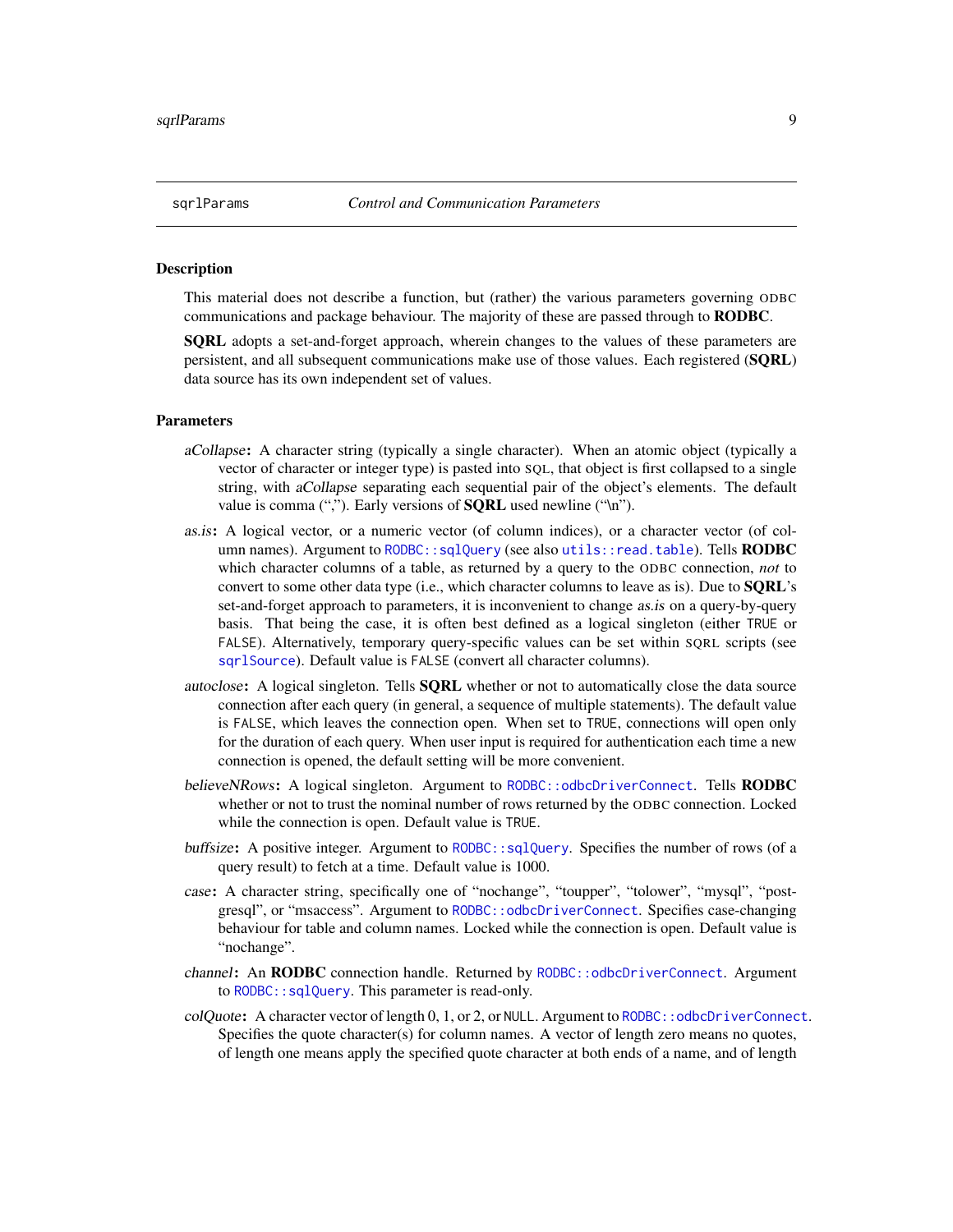<span id="page-9-0"></span>two means apply the first character to the start of the name and the second character to the end of the name. Locked while the connection is open. The default value is a backtick for MySQL, and a double-quote for everything else.

- connection: A character string. Argument to [RODBC::odbcDriverConnect](#page-0-0). Specifies an ODBC connection string. The content of this string will be database-management system (DBMS) dependent. Overrides dsn, should both be defined. Locked while the connection is open. Defaults to the empty string (connect via DSN instead). Will accept NULL as an alias for the empty string. Can be specified as a character vector of named (and/or unnamed) components, from which a single string will be constructed (see the examples in [sqrlSource](#page-25-1)). Setting connection resets dsn, unless connection contains the "<dsn>" placeholder (see [sqrlSource](#page-25-1)).
- DBMSencoding: A character string. Argument to [RODBC::odbcDriverConnect](#page-0-0). Names the encoding returned by the DBMS. Locked while the connection is open. Default value is the empty string (use encoding of the R locale). Will accept NULL as an alias for the empty string.
- dec: A character string (typically a single character). Argument to [RODBC::sqlQuery](#page-0-0). Defines the decimal-place marker to be used when converting data from text to numeric format. The default value is options("dec"), as set by RODBC.
- driver: A character string. The name or file path of the ODBC driver for the source (either currently in use, or to be used when a channel is opened). This determines the requisite dialect of SQL. Locked while the connection channel is open. Defaults to the empty string. Will accept NULL as an alias for the empty string.
- dsn: A character string. Argument to [RODBC::odbcConnect](#page-0-0). Specifies the data source name (DSN) to connect to. Can be a file path. Overridden by connection, when that parameter is defined. Setting dsn resets connection, unless connection contains the "<dsn>" placeholder (see [sqrlSource](#page-25-1)). Setting dsn also sets driver, if the DSN exists and the associated driver can be identified. Locked while the connection is open. Defaults to the empty string. Will accept NULL as an alias for the empty string.
- errors: A logical singleton. Argument to [RODBC::sqlQuery](#page-0-0). Controls whether or not to throw R errors in response to DBMS/ODBC exceptions. Default value is TRUE (this differs from the RODBC default).
- interface: A character string, or NULL. The name of the **SQRL** interface function for this data source (see [sqrlInterface](#page-5-1)). Setting NULL or "remove" removes the interface. Default value is NULL (undefined).
- interpretDot: A logical singleton. Argument to [RODBC::odbcDriverConnect](#page-0-0). Locked while the connection is open. Controls whether or not to interpret table names of the form "aaa.bbb" as table "bbb" in schema/database "aaa". The default value is TRUE.
- lCollapse: A character string (typically a single character). When a list-like object (typically an actual list) is pasted into SQL, that object is first collapsed to a single string, with lCollapse separating each sequential pair of the object's elements (to each of which, *aCollapse* will have first been applied). The default value is the empty string (""). Early versions of **SQRL** used a comma followed by a space (", ").
- library: A character vector. Empty by default. Holds named procedures, as defined by the user (see [sqrlScript](#page-12-1) and [sqrlUsage](#page-29-1)). Setting to NULL empties the library.
- max: An integer. Argument to [RODBC::sqlQuery](#page-0-0). Caps the number of rows fetched back to R. The default value is 0 (meaning unlimited; retrieve all rows).
- na.strings: A character vector. Argument to [RODBC::sqlQuery](#page-0-0). Specifies strings to be mapped to NA within character data. The default value is "NA".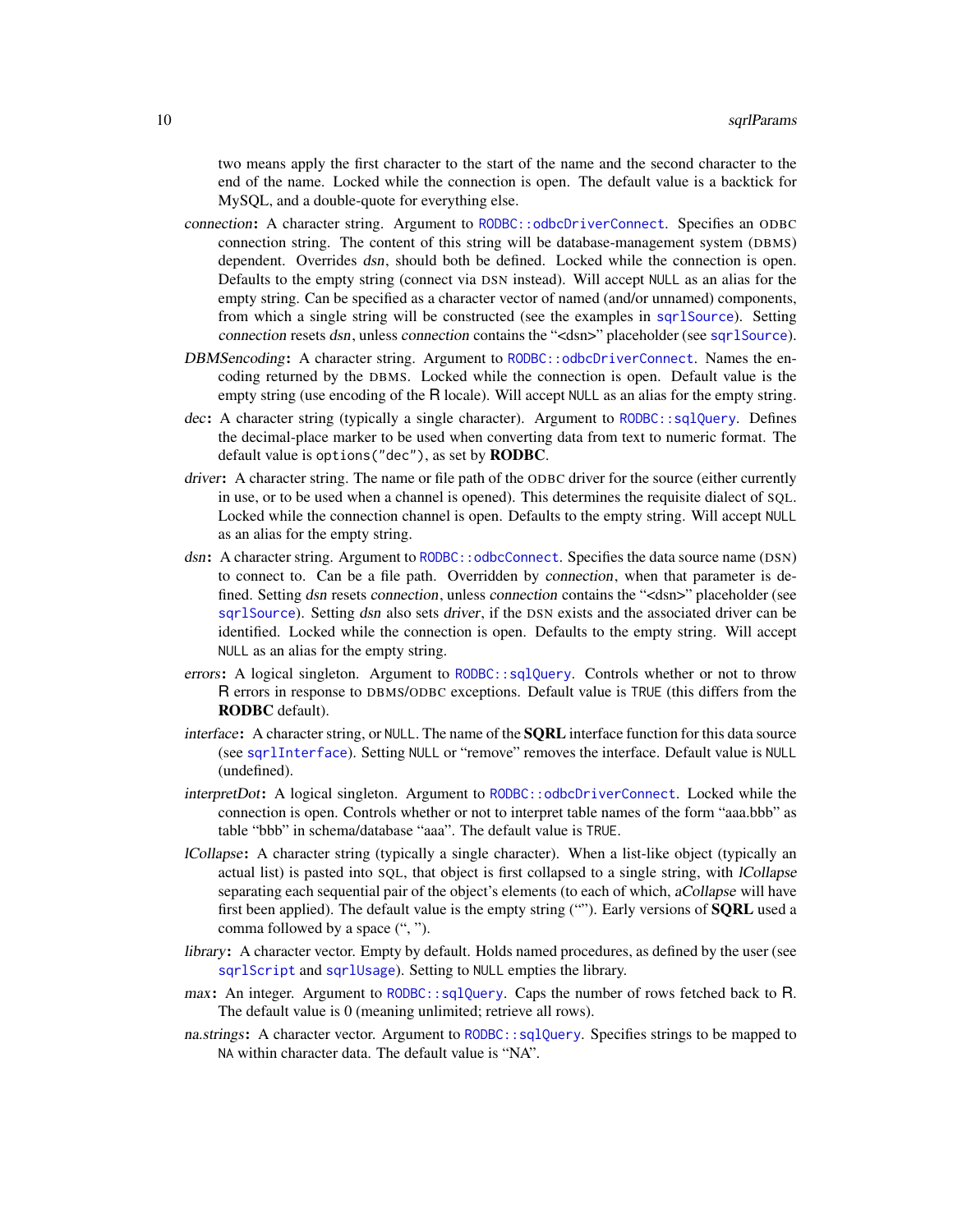- <span id="page-10-0"></span>name: A character string. The name of this **SQRL** data source. While often identical to the names of both the underlying ODBC data source and the SQRL interface function, it need match neither in general. Multiple **SORL** sources may interface with the same ODBC source. This parameter is write once, and cannot be changed after creation of the SQRL source. There is no default value.
- nullstring: A character string. Argument to [RODBC::sqlQuery](#page-0-0). The string with which to replace SQL\_NULL\_DATA items within character columns. The default value is NA\_character\_.
- ping: A character string. Defines a simple SQL statement used by **SQRL** to verify source connections. This enables **SQRL** to make one automatic reconnection attempt after a network outage or other unexpected channel closure. The default value is DBMS-dependent. Manual definition may be necessary in the event that **SQRL** fails to identify an appropriate statement for the particular DBMS of the source. Pings are submitted verbatim, without passing through SQRL's parser. The reconnection process is silent, unless user-input is required for authentication. However, temporary tables will not survive the initial connection loss.
- prompt: A character string (typically a single character). Defines an indicator to be applied to the R command prompt when the connection is open and visible is TRUE. Defaults to the first character of name. Single-letter indicators are recommended since, if two sources are open and one indicator is a substring of the other, then **SQRL** may fail to correctly update the prompt when one source is closed. Can be set to an empty string, in which case nothing is applied to the prompt. Will accept NULL as an alias for the empty string.
- pwd: A character string. Argument to [RODBC::odbcConnect](#page-0-0). Specifies a password to use at the next authentication request. This need not match the password that was used to open the current channel. Defaults to the empty string (interpreted as do not supply a password to the ODBC driver). Will accept NULL as an alias for the empty string. Write-only.
- readOnlyOptimize: A logical singleton. Argument to [RODBC::odbcDriverConnect](#page-0-0). Specifies whether or not to optimise the ODBC connection for read-only access. Locked while the connection is open. Default value is FALSE.
- result: An arbitrary object, being the final outcome of the last successful query or procedure. Readmostly. Can be set to NULL (its default value).
- rows at time: A positive integer, between 1 and 1024. Argument to [RODBC::odbcDriverConnect](#page-0-0). Specifies the number of rows to fetch at a time when retrieving query results. Locked while the connection is open. The default value is 100. Manually setting 1 may be necessary with some ODBC drivers.
- scdo: A logical singleton. Controls **SQRL** parser behaviour. When TRUE (the default), the parser splits multi-statement scripts on what it considers to be statement-terminating semicolons; submitting the individual statements as each such semicolon is encountered. This may fail in the presence of DBMS-specific procedural-language syntax. When FALSE (the fallback mode), sequential statements are delimited only by SQRL tags, especially the <do> tag (see [sqrlScript](#page-12-1)).
- stringsAsFactors: A logical singleton. Argument to [RODBC::sqlQuery](#page-0-0). Controls the conversion of character columns to factor columns within query results, excluding those columns covered by as.is. In R-3, the default value is default.stringsAsFactors(). In R-4, the default value is FALSE. For simplicity and consistency, it is possible the default value for R-3 will some day change to FALSE. This would differ from the RODBC default on R-3.
- tabQuote: A character vector of length 0, 1, or 2, or NULL. Argument to [RODBC::odbcDriverConnect](#page-0-0). Specifies the quote character(s) for table names. A vector of length zero means no quotes, of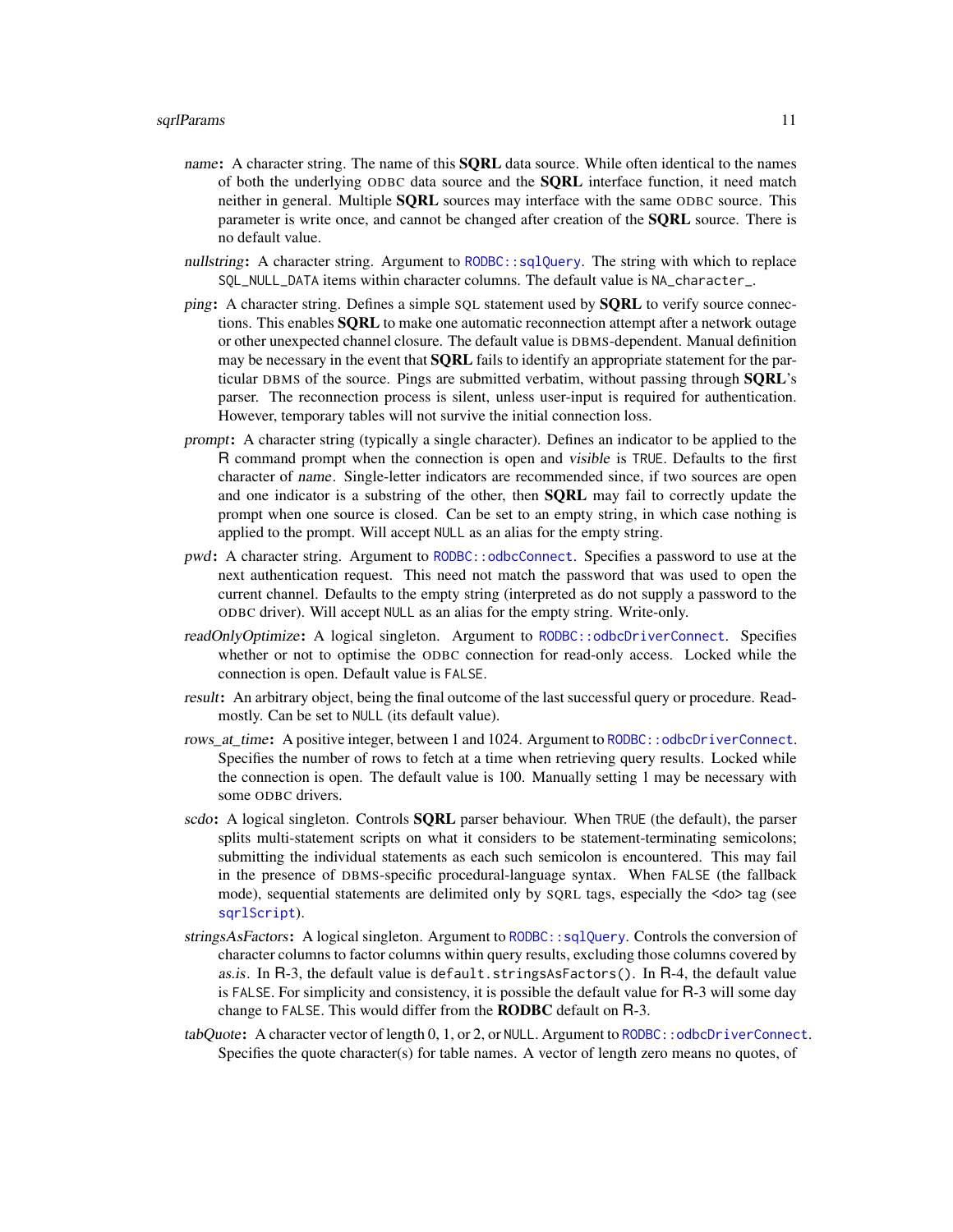<span id="page-11-0"></span>length one means apply the specified quote character at both ends of a name, and of length two means apply the first character to the start of the name and the second character to the end of the name. Locked while the connection is open. Defaults to the value of colQuote.

- uid: A character string. Argument to RODBC:: odbcConnect. Specifies the user identity (UID, user name) to use on the data source. Locked while the connection is open. Defaults to the local name of the R user (Sys.info()["user"]). Will accept NULL as an alias for the empty string (which is interpreted as do not pass a UID to the ODBC driver). May be inaccurate when the UID is specified within a DSN.
- verbose: A logical singleton. Controls whether or not to display verbose output during query submission. Intended mainly for debugging. The default is FALSE (verbose output disabled).
- visible: A logical singleton. Toggles display of the wintitle and prompt indicators (while an open connection channel exists to the source). The default value is FALSE (do not show indicators). Changing this to TRUE authorises modification of the "prompt" global option (see [base::options](#page-0-0)).
- wintitle: A character string, possibly empty. Will accept NULL as an alias for the empty string. Defines an indicator that, unless empty, is displayed on the R window title bar while a connection channel is open to the source, and provided visible is TRUE. An asterisk (\*) is appended to the indicator while a query is running on the source, and a plus-sign (+) is appended while results are being retrieved from it. A question mark (?) is appended during connection-testing pings, but these are usually fleeting. If two sources are open and one indicator is a substring of the other, then SQRL may fail to correctly update the title when one source is closed. Only works with 'R.exe', 'Rterm.exe' and 'Rgui.exe', and then only while running on a "Windows" operating system. Works with both MDI and SDI modes, but does not work with "RStudio".

## **Note**

Each SQRL data source has its own set of the above parameters. Altering the value of a parameter (e.g., stringsAsFactors) for one source does not affect the value for any other source. Use [sqrlAll](#page-2-1) to make blanket changes.

## See Also

#### [sqrlUsage](#page-29-1), [RODBC](#page-0-0)

## Examples

```
# Define a new source.
sqrlSource("thoth", dbcname = "Karnak",
          driver = "Teradata Database ODBC Driver 16.10")
# Retrieve all parameter values.
thoth("config")
# Retrieve a (fixed) subset of parameter values.
thoth("settings")
# Retrieve a single (named) parameter value.
thoth("as.is")
```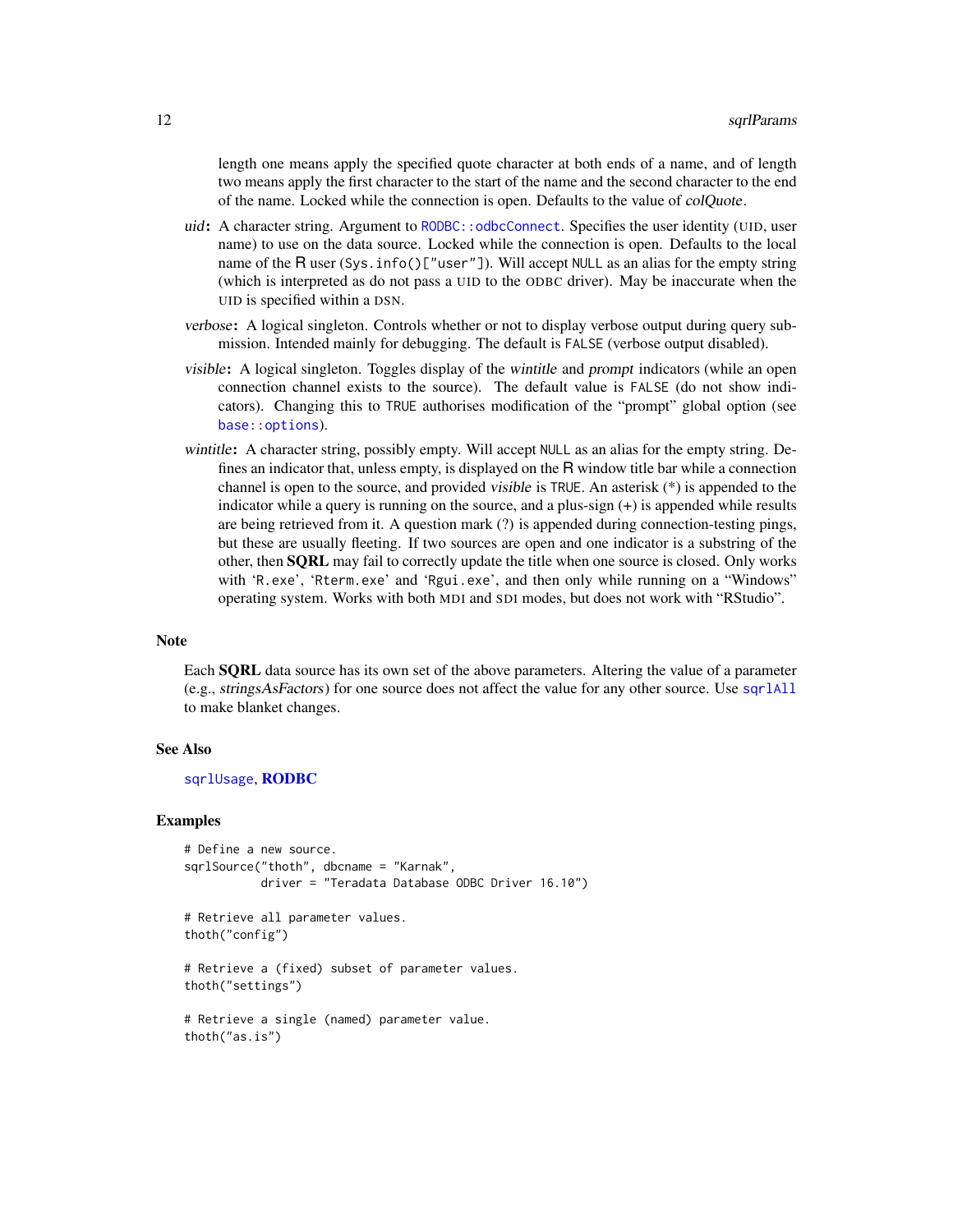#### <span id="page-12-0"></span>sqrlScript 13

```
# Various means of setting a value.
thoth(as.is = TRUE)thoth("as.is" = TRUE)
thoth("as.is", TRUE)
thoth("as.is", "TRUE")
thoth("as.is TRUE")
# If you wanted the string 'TRUE'.
thoth(as.is = "TRUE")thoth("as.is 'TRUE'")
# Various means of setting multiple values.
thoth(as.is = TRUE, stringsAsFactors = FALSE)
thoth(list(as.is = TRUE, stringsAsFactors = FALSE))
thoth(config = list(as.is = TRUE, stringsAsFactors = FALSE))
```
<span id="page-12-1"></span>sqrlScript *Hybrid Script Syntax*

#### Description

This material does not describe a function, but (instead) the SQRL scripting syntax for SQL with embedded R.

For instructions on how to submit (run) these scripts from file, refer to [sqrlUsage](#page-29-1).

## Script #01 (Pure SQL)

use database; select \* from table;

Commentary on Script #01: Multi-statement SQL scripts can be taken directly from 'SQL Developer' (or similar application), and (usually) run without modification. The SQRL parser identifies statement-terminating semicolons, and submits each statement in turn, as those semicolons (or the end of the script) are encountered.

## Script #02 (SQL, with R in it)

```
select isotope from periodic_table
where atomic_number = <R>Z</math> <math>\langle R \rangle</math>
```
Commentary on Script #02: Scripts can be parameterised, via embedded R. In SQRL, XMLstyle tags mark the beginning and end of an R block. As shown in [sqrlUsage](#page-29-1), values can either be passed explicitly, or inherited from the calling environment. Embedded R is not restricted to the insertion of values for filtering, and can be used to specify column names, clauses, or entire SQL statements.

Tags are not case sensitive.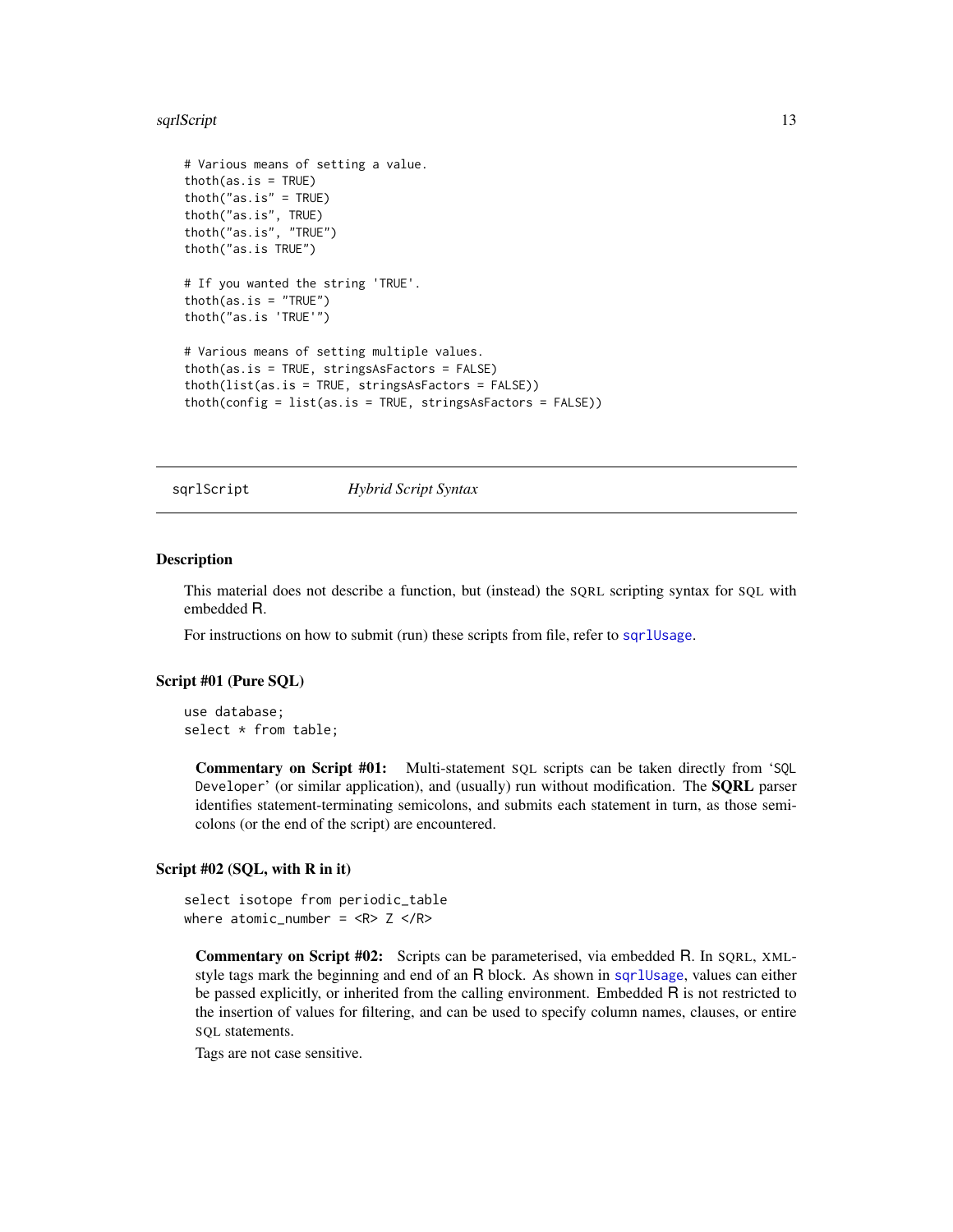## Script #03 (Comments, and Arbitrary R)

```
/* SQL-comment within SQL */
-- SQL-comment within SQL
select
  <R>/* SQL-comment within R */
    -- SQL-comment within R
    # R comment within R
    letter <- sample(letters, 1)
    paste0("'", letter, "'")
  </R>
```
Commentary on Script #03: The parser supports R comments, and two kinds of SQL comments. For syntax-highlighting purposes, SQL comments may be used within R sections (but R comments cannot be used within  $SQL$ ). Since a  $\neg$ -b is legitimate R, it would need to be rewritten with a space between the minus signs, or as a + b, to avoid being interpreted as a comment.

Otherwise-arbitrary R script is allowed within (tag-delimited) R sections. Evaluation of such R script takes place in a temporary child environment of the calling environment. The final result of that evaluation is then pasted into the surrounding SQL, before its submission. This mechanism cannot be used to insert additional tags into the SQRL script.

## Script #04 (R, out of SQL)

```
<R>
  threshold <- 9000
<do> -- This tag terminates the R section.
<R>
  if (!exists("date", inherits = FALSE))
    date <- format(Sys.Date(), "%Y-%m-%d");
 date <- paste0("'", date, "'")
; -- This semicolon terminates the R section.
select * from database.table
```

```
where event_date = <R> date </R>
and event_size > <R> threshold </R>
```
**Commentary on Script #04:** As in scripts #02 and #03, when an R section ends with  $\langle R \rangle$ , the result of evaluating that section is pasted into the surrounding SQL (or implied SQL, if those surroundings are blank). However, an R section can also be terminated by a  $\lt d$  as a nonsyntactical semicolon (that being one with nothing but whitespace between it and the previous semicolon, newline, or  $\langle R \rangle$  tag). Such sections are evaluated in the same way as those ending in </R> tags, but the results are not pasted into SQL. These sections can only appear between, not within, SQL statements.

In this script, the first out-of-SQL R section is used to define a numerical constant. The second out-of-SQL R section supplies a default value for a variable, date, if no value was explicitly passed in (see [sqrlUsage](#page-29-1)). It then wraps the character representation of date in single quotes (to make it SQL-friendly). These two R sections could be combined into one.

<span id="page-13-0"></span>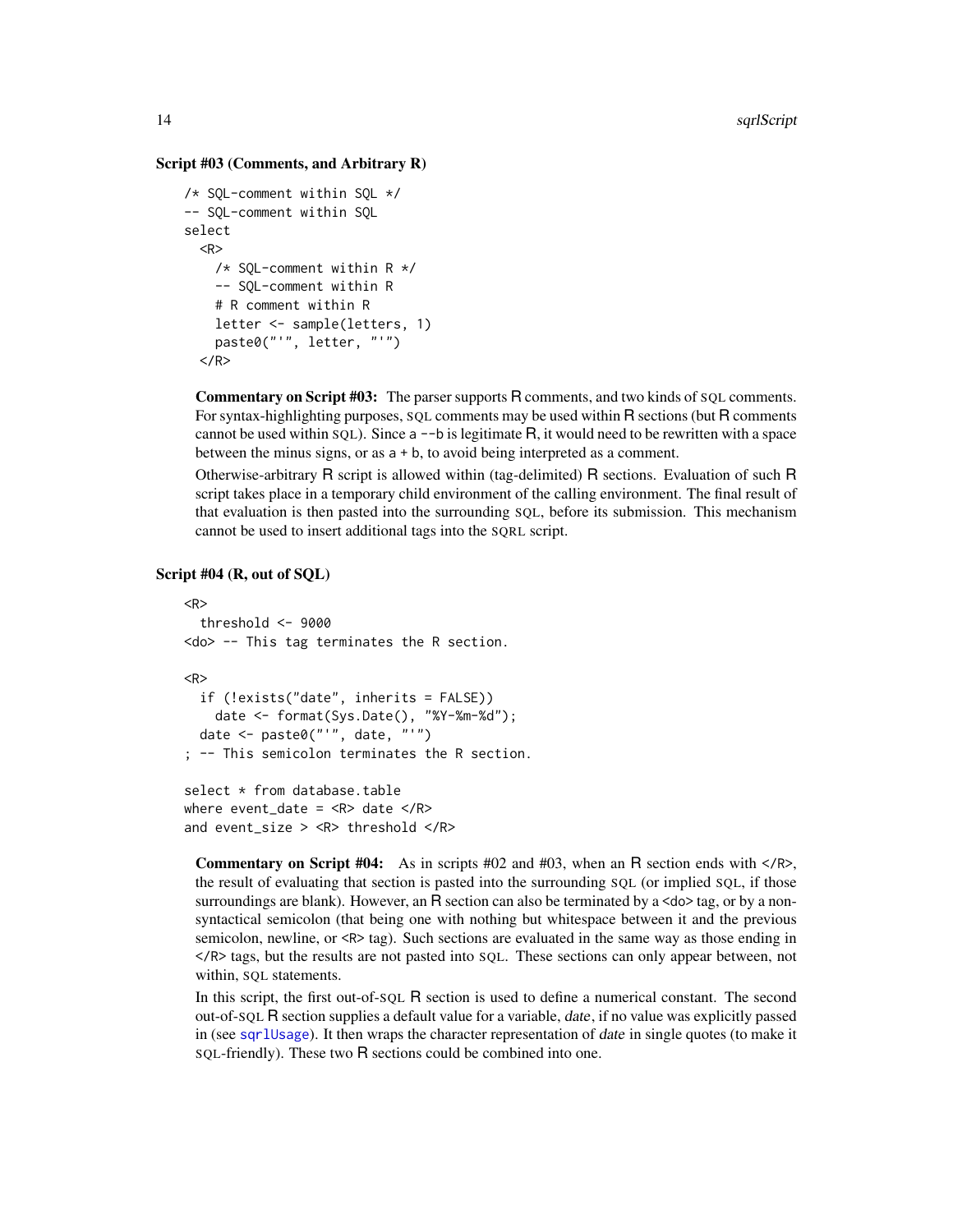#### sqrlScript 15

#### Script #05 (Temporary Parameter Settings)

```
<with>
 na.strings = c('NA', "-'") -- comment
 x \le -5; max = x + 1 /* comment */
 as.is = TRUE # comment
</with>
-- Run this query with the above settings.
```
select \* from database.table

Commentary on Script #05: Tags <with> and </with> delimit special-purpose blocks of R. They are used to set temporary parameter values, which remain in effect only for the duration of the script. To be clear, temporary values survive beyond the  $\langle \text{with} \rangle$  tag, but not beyond the end of the script.

This mechanism only works for a limited number of parameters. At this time, they are: aCollapse, as.is, buffsize, dec, errors, lCollapse, max, na.strings, nullstring, ping, pwd, scdo, stringsAsFactors, and verbose.

#### Script #06 (Procedural Language Blocks)

```
select 1 from dual; -- This semicolon terminates the statement.
```

```
declare
  x integer := 0;begin
  for i in 1..10 loop
   x := x + 1;
    if x > 7 then
      x := 0;
    else
      begin
        null;
      end;
    end if;
  end loop;
end; -- This semicolon terminates the block.
```

```
select 2 as N from dual
```
Commentary on Script #06: As with statement-terminating semicolons (refer to script #01), the SQRL parser attempts to identify procedural-language block-terminating semicolons, and submits each such block as those semicolons are encountered. The parser also submits (when necessary) upon reaching the end of the script. Although trailing semicolons are not usually mandatory for SQL statements, they usually are mandatory at the end of a procedural block.

If you have a script that came with forward-slashes, /, at the end of procedural blocks, those slashes will normally need to be removed (as, say, 'SQL Developer' would do for you).

When a script contains multiple statements and/or blocks, only the final result is returned. In this case, that would be data.frame( $N = 2L$ ).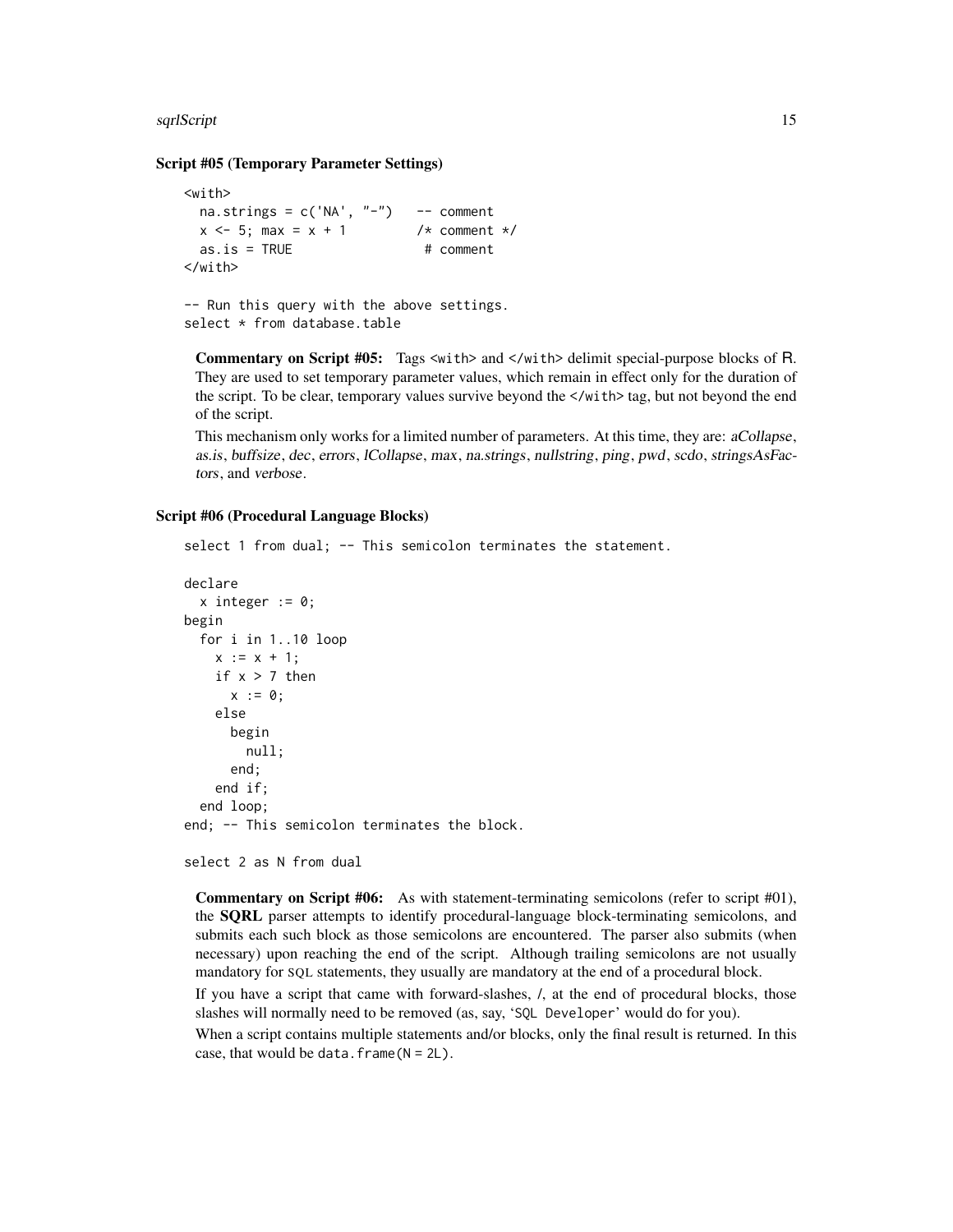## Script #07 (Parser Control)

```
-- Change parser to fallback mode.
<with>
  scdo = FALSE
</with>
-- An outside-of-SQL R section.
<R>
 N < -2;<do> -- This tag terminates the section.
-- The default (scdo = TRUE) SQRL parser would
-- not find the end of this procedural block.
begin
  null;
end /**/ ;
<do> -- This tag terminates the block.
select 1 from dual; -- Semicolon ignored.
<do> -- This tag terminates the statement.
```
select <R> N </R> from dual

Commentary on Script #07: While the parser detects terminal semicolons at the ends of SQL statements and R sections, it remains unsophisticated, and ignorant of DBMS-specific procedurallanguage syntaxes. That being the case, if you are working with procedural-language extensions to SQL, sooner or later the parser will fail to detect the end of a block. Presently, a simple thing that causes this is the presence of a comment between an end and its semicolon (as appears, above).

Setting the scdo parameter to FALSE causes the parser to ignore semicolons and to conclude (out of SQL) R sections, SQL statements, and procedural blocks only upon encountering a <do> tag. This provides a robust multi-statement capability when need be, but will require appropriate modification of any scripts originally developed for some other application.

Note that <do> tags function irrespective of the scdo setting. That being the case, the use of these can be preferable to semicolons when a SQRL script is developed from scratch. When scdo is TRUE, and a terminating semicolon is followed by a  $\langle$ do $\rangle$  tag, with nothing but whitespace between them, they are treated as a single <do> (only one submission is made). An implied do tag exists at the end of every script.

#### Script #08 (Manipulation of Results)

```
select
  calDate, Snowfall
from
  Weather.SparseDailySnowfall
where
 calYear = <R> year </R>
-- Submit the above, assign the result to 'a',
```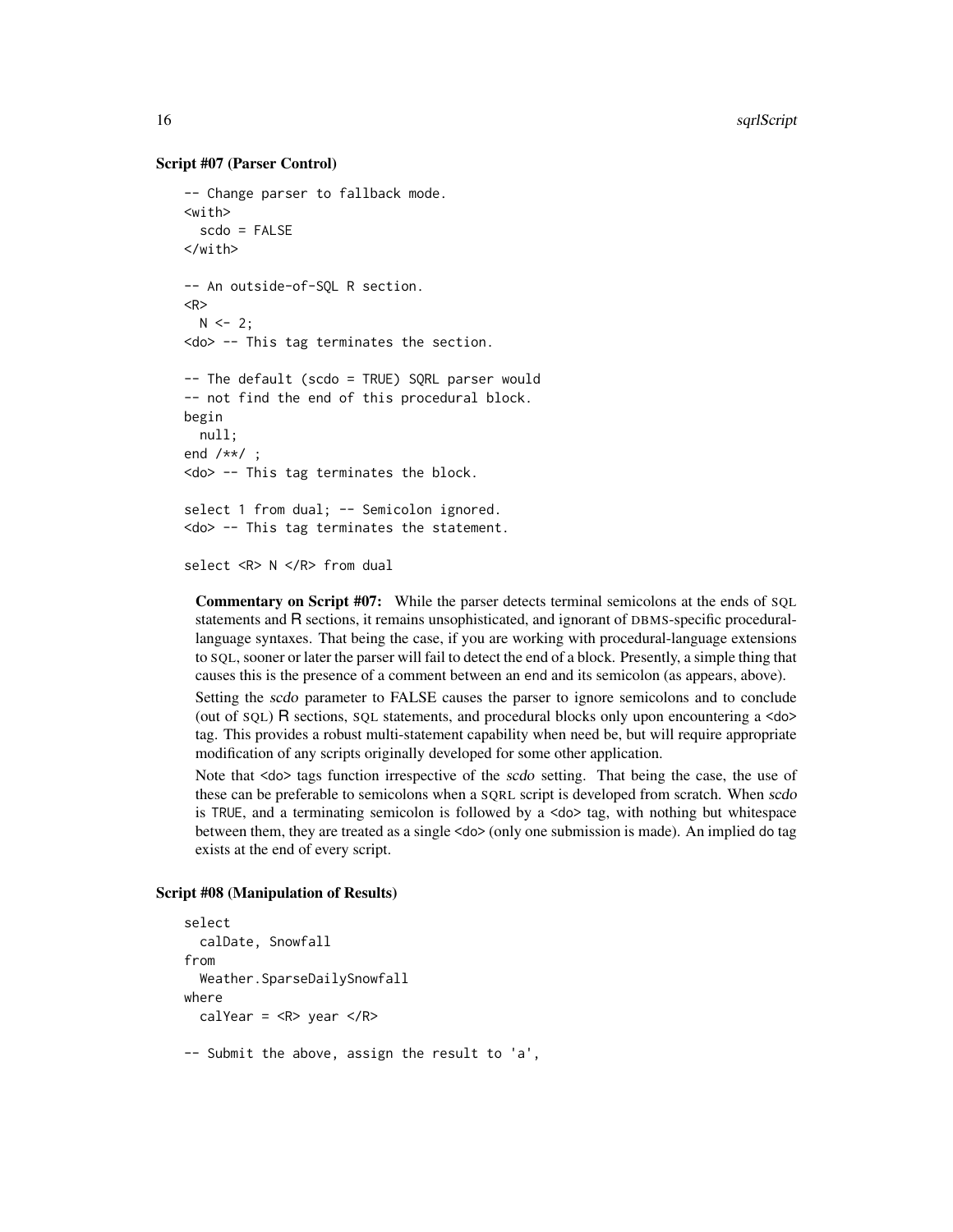#### sqrlScript 17

```
-- and immediately begin an R section.
<result -> var>
  names(var)[names(var) == "calDate"] <- "Date"
```

```
var$Snowfall <- as.numeric(var$Snowfall)
first \leq as.Date(paste(year, 1, 1, sep = "-"))
last \leq as.Date(paste(year, 12, 31, sep = "-"))
alldates \leq data.frame(Date = seq(first, last, 1))
merge(alldates, var, all.x = TRUE)
```
**Commentary on Script #08:** A  $\le$  result  $>$  tag acts as a combination of the  $\le$  do $>$  and  $\le$  R $>$  tags, wherein the result of the query is assigned to an object within the working (script evaluation) environment. Any syntactically valid R variable name could be used in place of var. Whilst the main tag is not case sensitive, the name of the variable is.

An R section begins immediately after the  $\langle$ result $\rangle$  tag. This can be useful when preferred R column names are reserved SQL keywords (such as "date"), when dates come back in unconventional formats (and need conversion), when strict type-conversion control is required (typically in combination with as.is = TRUE), or when data is sparse (zero-valued entries are not stored) and results need to be expanded to explicitly include the implied zero-valued data. The net effect is a single script, combining SQL data extraction with R reformatting.

Using "null" or "NULL" as the variable name stops assignment of the query result (but the R section still begins).

Only the final value of any SQRL script is returned. In this example, that value is the merged data frame.

Note that <result> tags cannot be used to conclude R sections. Also, R sections beginning with <result> tags cannot end in </R>.

When scdo is TRUE, and a terminating semicolon is followed by a  $\le$ result $\ge$  tag, with nothing but whitespace between them, they are treated as a single  $\langle$ result $\rangle$  tag (only one query submission is made). However, when a  $\langle \text{do} \rangle$  tag is followed by a  $\langle \text{result} \rangle$  tag, two submissions are made, irrespective of scdo. First, the query before the  $\langle$ do $\rangle$  is submitted, and then the (blank) query between the <do> and the <return>. In **SORL**, blank queries (blank SOL statements) are always allowed, and return no value.

#### Script #09 (Feedback of Intermediate Results)

```
select distinct customer_number from our.customers
where town in (\langle R \rangle \text{ paste0}(T', T', T_0, T', T'')) \langle R \rangle)<result -> z>; -- Same thing as <result -> z><do>
select sum(transactions) from online.orders
where customer_number in (<R> z$customer_number </R>)
```
Commentary on Script #09: This script takes one parameter, towns, a character vector. By default, atomic vectors are pasted into SQL as comma-separated values. The first query returns a data frame, which we save, as z, but have no need to manipulate. Its (integer-valued) customer\_number column is then applied to the second query, once again as comma-separated values. Only the final result (of the second query) is returned.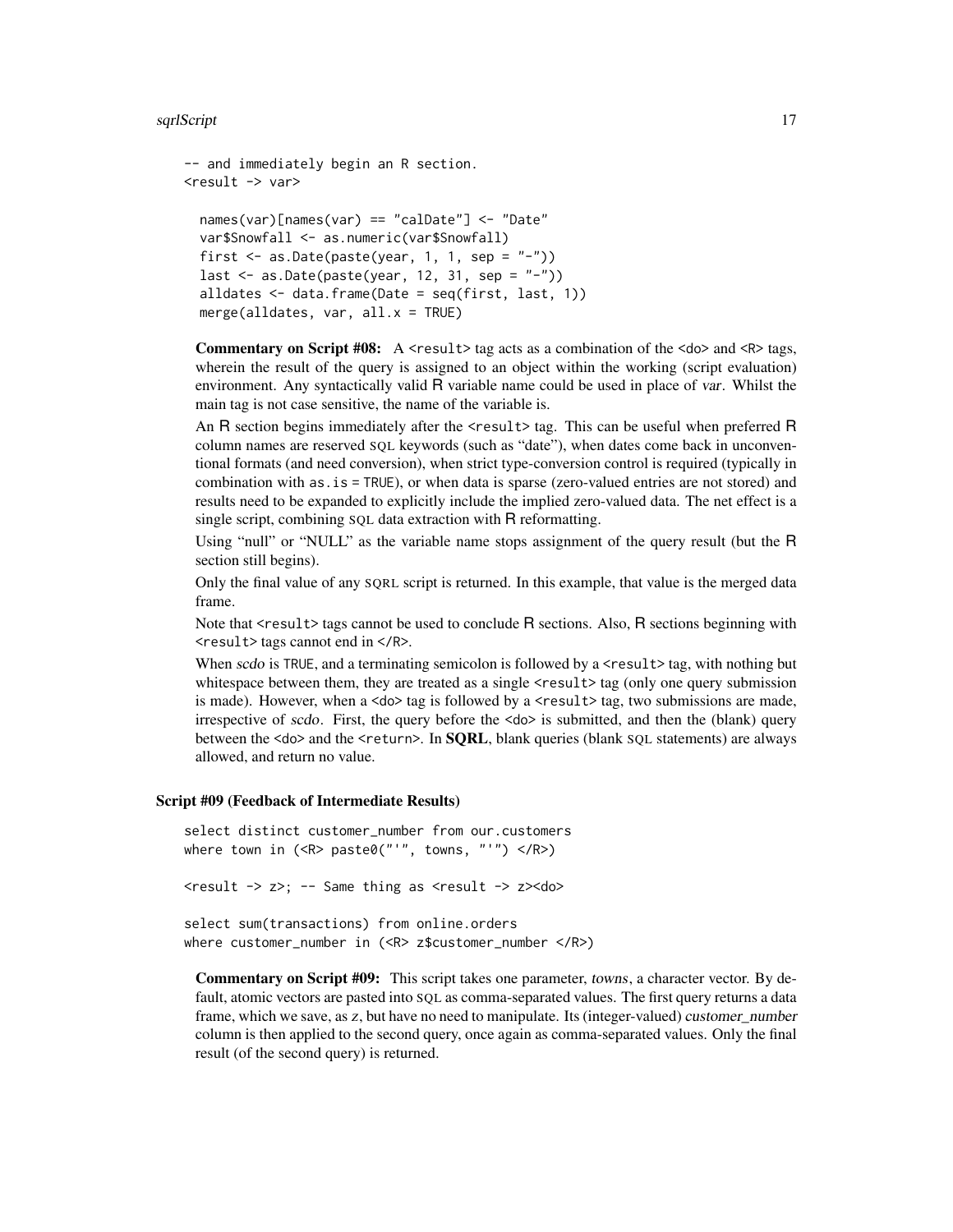Of course, this particular example could instead have been implemented with a join, or temp table. The pasting behaviour of atomic objects is controlled by the aCollapse parameter. Similarly, the pasting behaviour of list-like objects is controlled by the lCollapse parameter (which defaults to the empty string). To restore  $\text{SQRL}-0.6.3$  pasting rules, insert  $\text{with}$  aCollapse = "\n"; lCollapse = ","  $\langle$ with at the top of a script. See [sqrlUsage](#page-29-1) and [sqrlParams](#page-8-1) for further detail.

#### Script #10 (Combining Data Sources)

```
<R>
 n <- OtherSource("select distinct customer_number ",
                    "from our.customers where town in "
                   "(" paste0("''", towns, "''")")")")
<do>
```

```
select sum(transactions) from online.orders
where customer_number in (<R> n$customer_number </R>)
```
Commentary on Script #10: This is a repeat of script #09, except now the tables of the first and second queries are hosted on two entirely separate data sources. The function OtherSource is the **SQRL** interface to the data source of the first query, while this script should be run from the interface to the final source. Again, there are other ways to do this, but the general idea is for the main R script (performing the modelling and analysis) to make a single call "get me this data", without clutter, or concern for the true horror of where that data comes from.

## Script #11 (The sqrl Function)

```
<R>
  -- Check this is the intended source.
  stopifnot(sqrl("name") == "MySource")
  -- Remember initial parameter values.
  initials <- sqrl("settings")
  -- Set some parameter values.
  sqrl(stringsAsFactors = FALSE,
      wintitle = "[MySource]",
      visible = TRUE)
;
-- Submit the query, record the result.
select * from database.table
<result -> out>;
<R>
  -- Restore initial parameter values.
 sqrl(initials)
  -- Return the query result.
```
<span id="page-17-0"></span>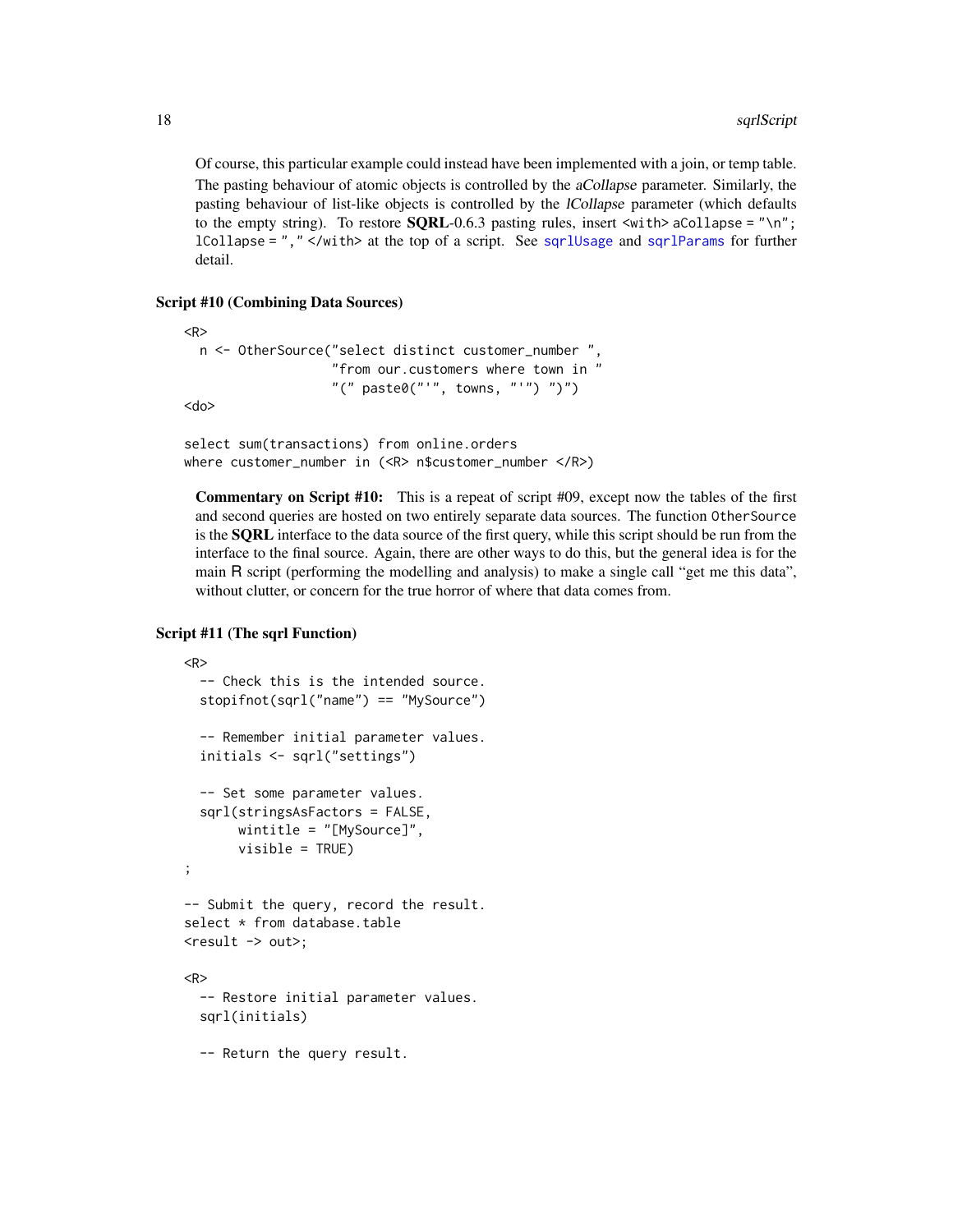<span id="page-18-0"></span>out

**Commentary on Script #11:** The function  $\text{sqrt}(\ldots)$  is a special interface that is automatically defined into the temporary script-evaluation (working) environment. It acts as a cut-down [sqrlAll](#page-2-1), relaying its arguments only to whichever **SQRL** data source is executing the script. It works even when the name of the invoking interface function changes, or when that interface function does not exist. Consequently, sqrl should be adopted in preference to hard-coding interface names into scripts.

Here, the sqrl function is first used to provide an assert, which, in this case, verifies the script is being run only on the intended data source. A second call then takes a snapshot of the current RODBC/SQRL parameter settings (the settings command is described in [sqrlUsage](#page-29-1)). A third call then sets new values for three of those parameters, prior to submission of the SQL query.

Due to SQRL's set-and-forget approach, these values are persistent, and (unless they are changed again) will remain in effect after execution of the script has completed. That being the case, another call of sqrl is made after the query, in order to restore the original parameter values.

Note that (temporary) parameter values set via  $\langle \text{with} \rangle$ ...  $\langle \text{with} \rangle$  take precedence over (persistent) values set via  $\text{sqrt}(...)$ , irrespective of the order in which those settings are made within the script. Also, whilst (for example) sqr1( $max = 1$ ) sets the persistent value for parameter max, sqrl("max") returns the value currently in effect (which might be a temporary value). Hence, for purposes of setting script-specific parameter values, using  $\leq$  with> is, when possible, generally preferable to calling sqrl.

As shown in script #16, the sqrl function can also be used to make nested queries (its arguments could just as easily be another script).

When a script is being run from some particular interface, explicit calls to that same interface function (as opposed to sqrl) are normally blocked. Calls to [sqrlAll](#page-2-1), [sqrlInterface](#page-5-1), [sqrlOff](#page-7-1), [sqrlSource](#page-25-1), and [sqrlSources](#page-28-1) are also normally blocked. If you really want a way around these blocks, calls can be made to SQRL::sqrlAll, instead of just sqrlAll, and so on. Alternatively, <R> rm("sqrlAll") <do> (et cetera) removes the block (this also works for unblocking the interface function).

## Script #12 (Closing Connections)

```
-- Ensure readOnlyOptimise is TRUE.
<R>
  if (!sqrl("readOnlyOptimize"))
 {
   sqrl("close")
   sqrl(readOnlyOptimize = TRUE)
  }
<do>
-- Pull data (reopening is automatic).
select * from database.table;
-- Close the connection.
<close>
```
Commentary on Script #12: Many communications parameters are "locked while open", and cannot be changed while a connection (channel) exists to the source (see [sqrlParams](#page-8-1)). In this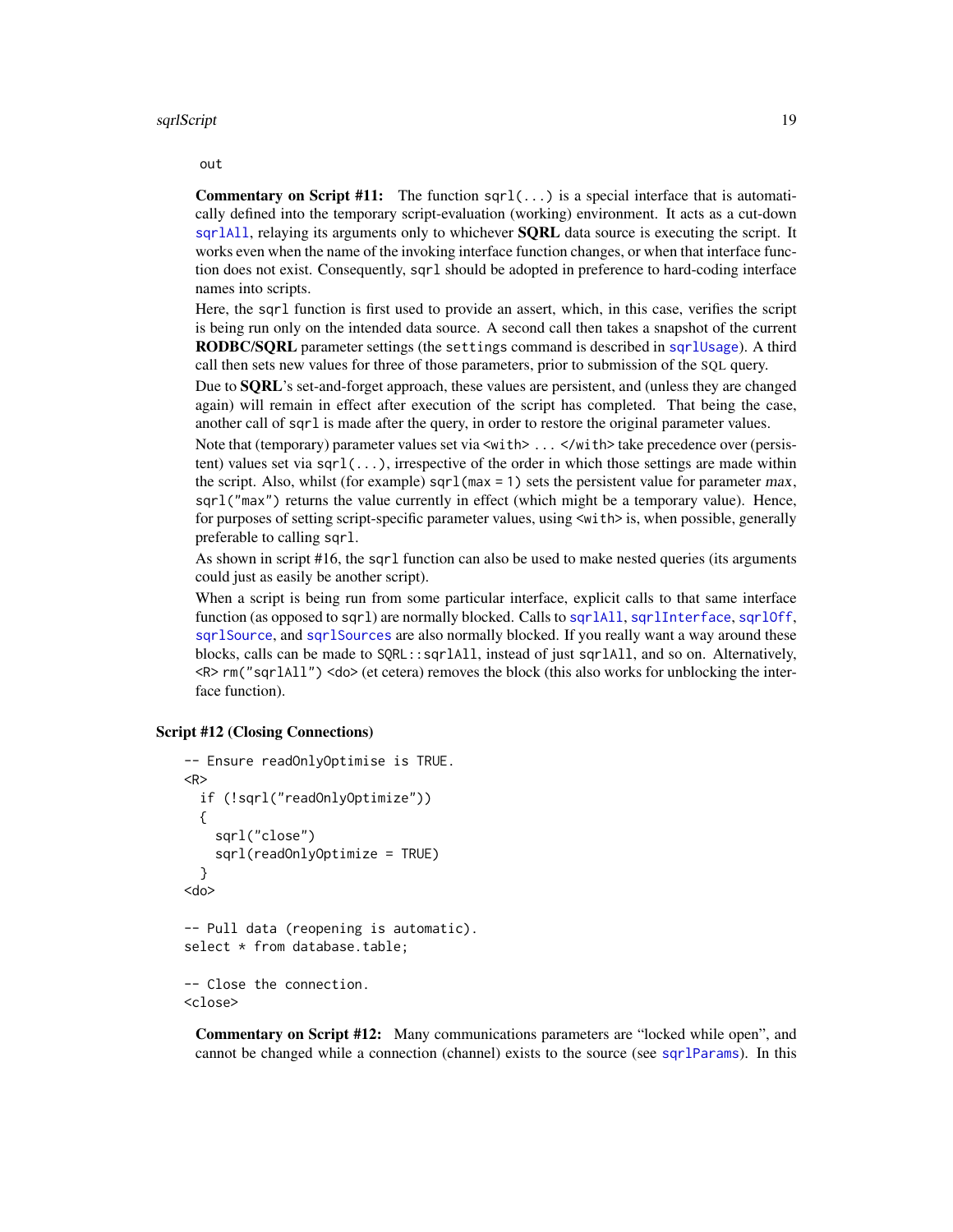<span id="page-19-0"></span>example, we want a particular value for one such parameter, namely readOnlyOptimize. If its value needs changing, we must first ensure the channel is closed. Within the R section, this is achieved with sqrl("close") (see [sqrlUsage](#page-29-1)).

When the SQL query is submitted, **SQRL** will automatically open a new connection, if need be.

After the data is pulled, the <close> tag closes the channel (because, in this example, we do not want to leave it open). Unlike <R>sqrl("close")<do>, <close> tags return no value of their own, which means the final value of this SQRL script is still that of the query (as we require).

Be aware that <close> does not imply <do>, and it is an error to use <close> in the presence of partially-formed, or unsubmitted, SQL. Conversely, <R>sqrl("close")</R> is allowed within SQL.

An alternative to putting <close> at the end of a script is to set the autoclose parameter to TRUE (see [sqrlParams](#page-8-1)). Placing <close> at the beginning of a script can be used to ensure no temporary tables are in existence (when no better mechanism is available).

When user-input is required for authentication on the opening of a new channel, connection closures should be kept to a bare minimum.

#### Script #13 (Returns)

```
-- This selects 1 (the result of the embedded R expression).
select <R> return(1); 2 </R>
-- This return doesn't exit the script either (only the R section).
<R>
  return(1)
  print("this won't be printed")
<do>
-- Pull from a temporary table, and save the result.
select some_columns from temp_table
<result \rightarrow a>;
-- Drop the temp table (this returns a value).
drop temp_table;
-- Return the value of interest (exit the script).
<return (a)>
-- This is unreachable.
select 1
```
**Commentary on Script #13:** The difference between a  $\le$ return (a)> and  $\le$ R>return(a) $\le$ do>, is that the former exits the SQRL script, while the latter only exits from the (embedded) R section (back into SQL), before continuing with the script.

Almost any valid  $\overline{R}$  expression is allowed between the (mandatory) parentheses of a  $\le$ return $\ge$  tag (see script  $\#03$ ). Note that  $\le$ return $>$  tags are not recognised within R sections. Also,  $\le$ return $>$ tags do not imply <do>, and it is an error to attempt a <return> within partially-formed (unsubmitted) SQL. Because  $x \le y$  returns invisibly, so too do  $\langle R \rangle x \langle y \rangle \langle d\phi$  and  $\langle return (x \langle y \rangle) \rangle$ (see example script #15).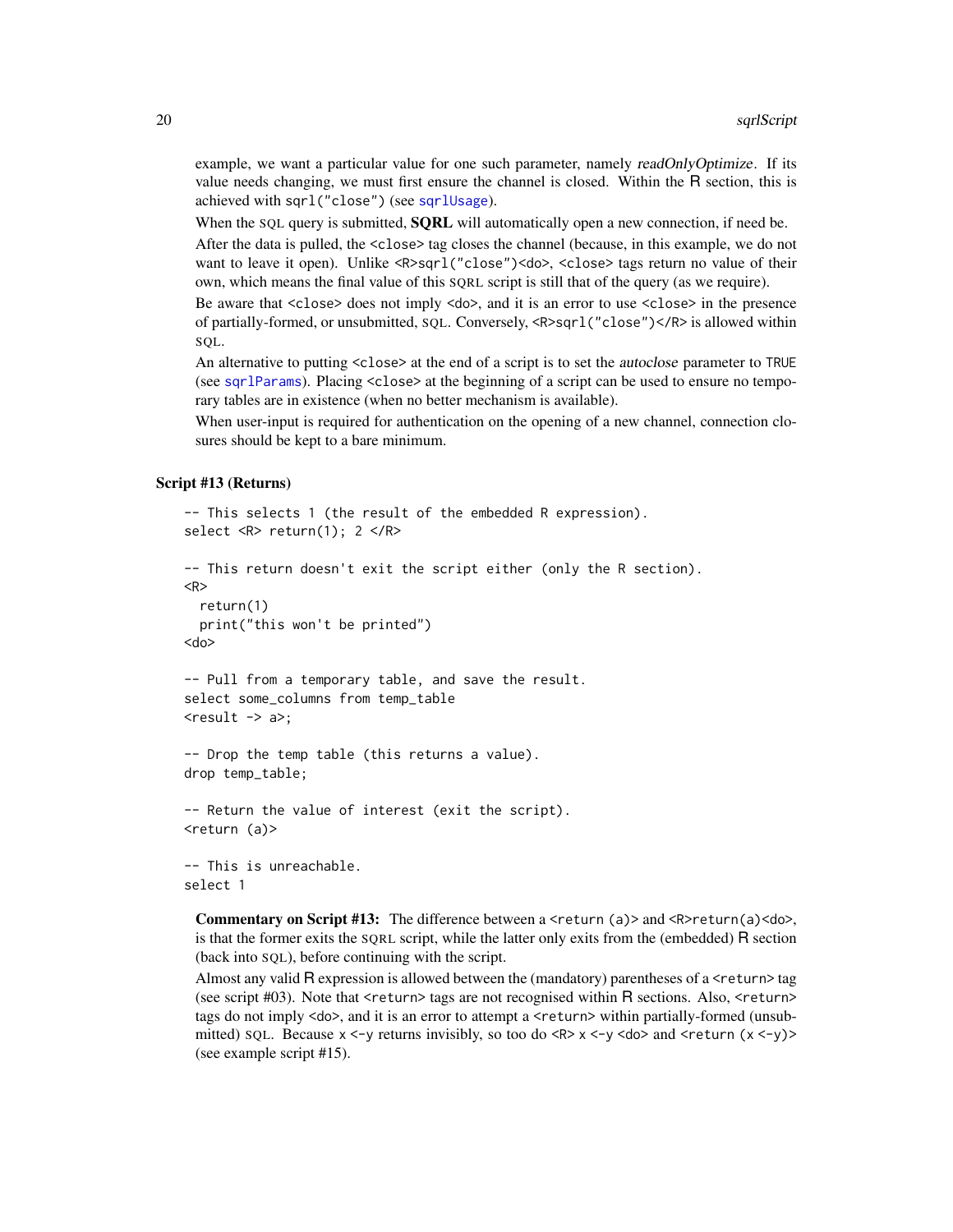#### sqrlScript 21

The next example shows how <return> tags become much more useful when combined with conditional expressions.

## Script #14 (If, Else If, Else)

```
-- Submit this when we have a 9-digit code.
\langleif (nchar(code) == 9)>
  select category from item_category
  where long_time\_code = <R>code</code> <math display="inline">&lt;</math> <math display="inline">P&gt;</math><result -> k> k <- as.integer(k) <do>
-- Submit this when we have a 6-digit code.
\text{else if} (nchar(code) == 6)>
  select category from item_category
  where short_item_code = <R> code </R>
  <result \rightarrow k> k \leftarrow as.integer(k) \leqdo>
-- Exit here when we have neither
-- (because the next query would fail).
<else>
  <return (NULL)>
\langle/if>
-- Obtain all items in the same category,
-- in the original (long or short) format.
select
  category,
  \langleif (nchar(code) == 9)>
    long_item_code
  <else>
    short_item_code
  \langle/if>
from item_category
where category = < R k < R
```
Commentary on Script #14: In this example, we have a table of (say) stock items, each of which has both a long (9 digit) and short (6 digit) identity code, and is assigned to some kind of category (with another integer identifier). The script takes a single integer argument, code, which might be in either the long or short format.

The  $\langle i \rangle$  and  $\langle e \rangle$  are if  $\rangle$  tags are used to submit an appropriate query, according to the type of identity code supplied. In the event that the code is of an unrecognised type, the <else> tag is used, with <return>, to exit cleanly (without submitting any query). Provided that the code is of a recognised type, a second query is submitted, wherein  $\langle i\uparrow \rangle$  and  $\langle$ else $\rangle$  control which column is selected.

In the final query, the appropriate column could instead have been named from within  $\langle R \rangle$  and </R> tags, but the earlier conditional submission and conditional return cannot easily be achieved in that way. Essentially arbitrary  $\overline{R}$  is allowed between the (mandatory) parentheses of an  $\langle$ if> or  $\le$ else if> tag (see script #03), but the final result of evaluating that R must be either TRUE or FALSE. None of these tags are recognised within R sections. To enable their intra-statement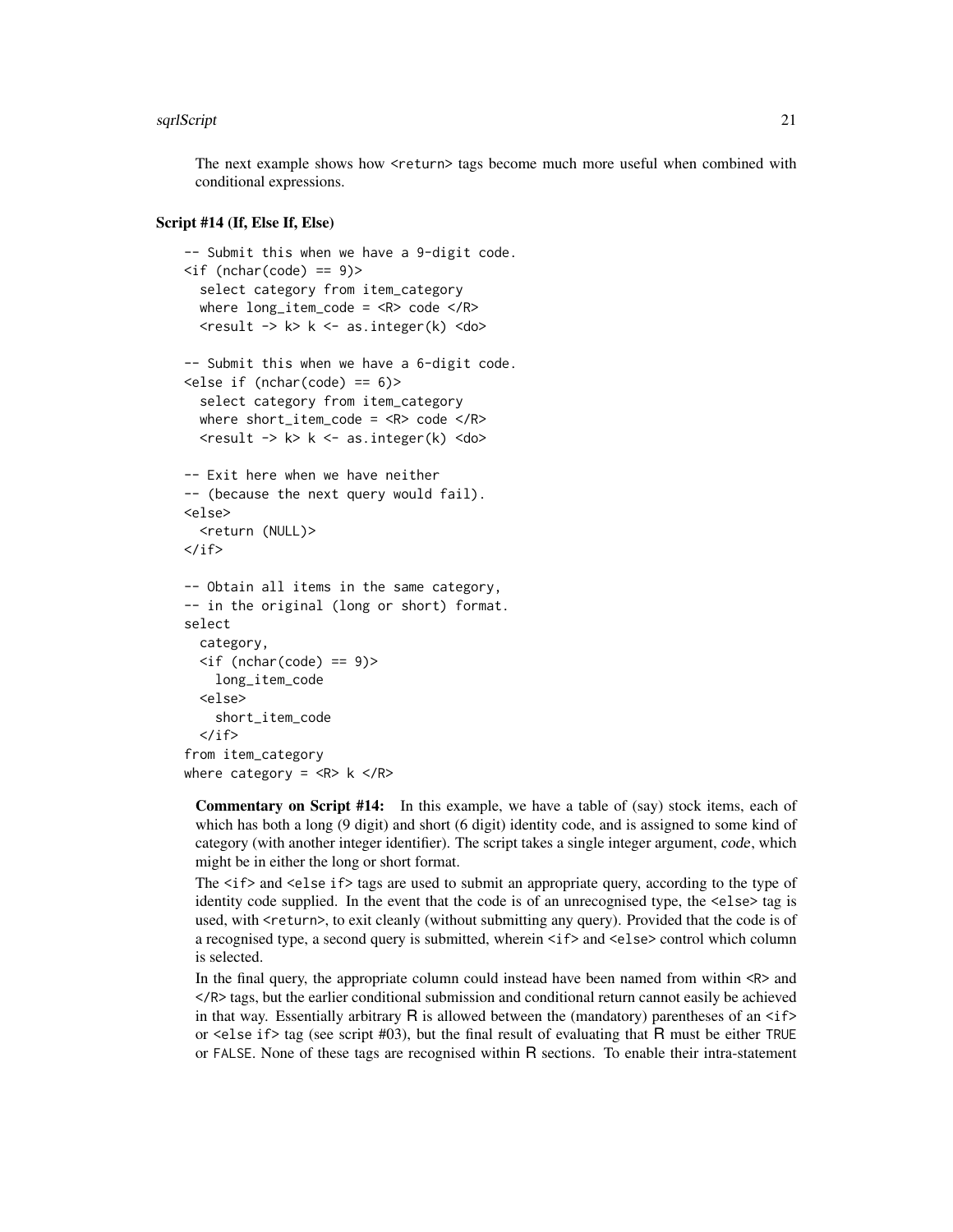application (as in the final query of the example script), none of these tags imply <do>. The space in else if is optional (i.e., elseif is equally valid).

## Script #15 (While Loops)

```
<R>
 batch <- split(ID, ceiling(seq_along(ID) / 1000))
 x < - NULL
  i \leq 1<do>
-- Pull and accumulate results, a thousand at a time.
\langlewhile (i \langle= length(batch))>
  select idnumber, name from identity_lookup
 where idnumber in (<R> batch[[i]] </R>)
  <result \rightarrow y>
    i \leftarrow i + 1x \le rbind(x, y)
  <do>
</while>
```
Commentary on Script #15: In this example, we have a script with a single argument; ID, a vector of integer codes. Supposing that vector might be too long for the SQL in operator, a <while> loop is used to pull the results in batches.

Essentially arbitrary R is allowed between the (mandatory) parentheses of a <while> tag (see script #03), but the final result of evaluating it must be either TRUE or FALSE. As with the  $\langle$ if> family, <while> and </while> tags are not recognised within R sections, and do not imply <do>. Ordinarily, loops over SQL should be avoided, or used only as a last resort, but there are use-cases (see script #17), including for the insertion of rows.

Referring back to script #13, the final result of script #15 (that of  $x \leq -rbind(x, y)$ ) is invisible. If visible output is required,  $\langle R \rangle x$  or  $\langle \text{return } (x) \rangle$  could be appended to the script.

The parser is simple, and does not verify or enforce correct nesting structure. Unintuitive output may appear when nesting violations occur.

## Script #16 (Procedures)

```
<proc "random patients">
  select patient_number
    from patient_details
    order by rand()
    limit <R> N </R>
  <result \rightarrow a>a[, 1L]
</proc>
select days_in_hospital
from patient_history
where patient_number in
```

```
(<R> sqrl("random patients", N = 200) </R>)
```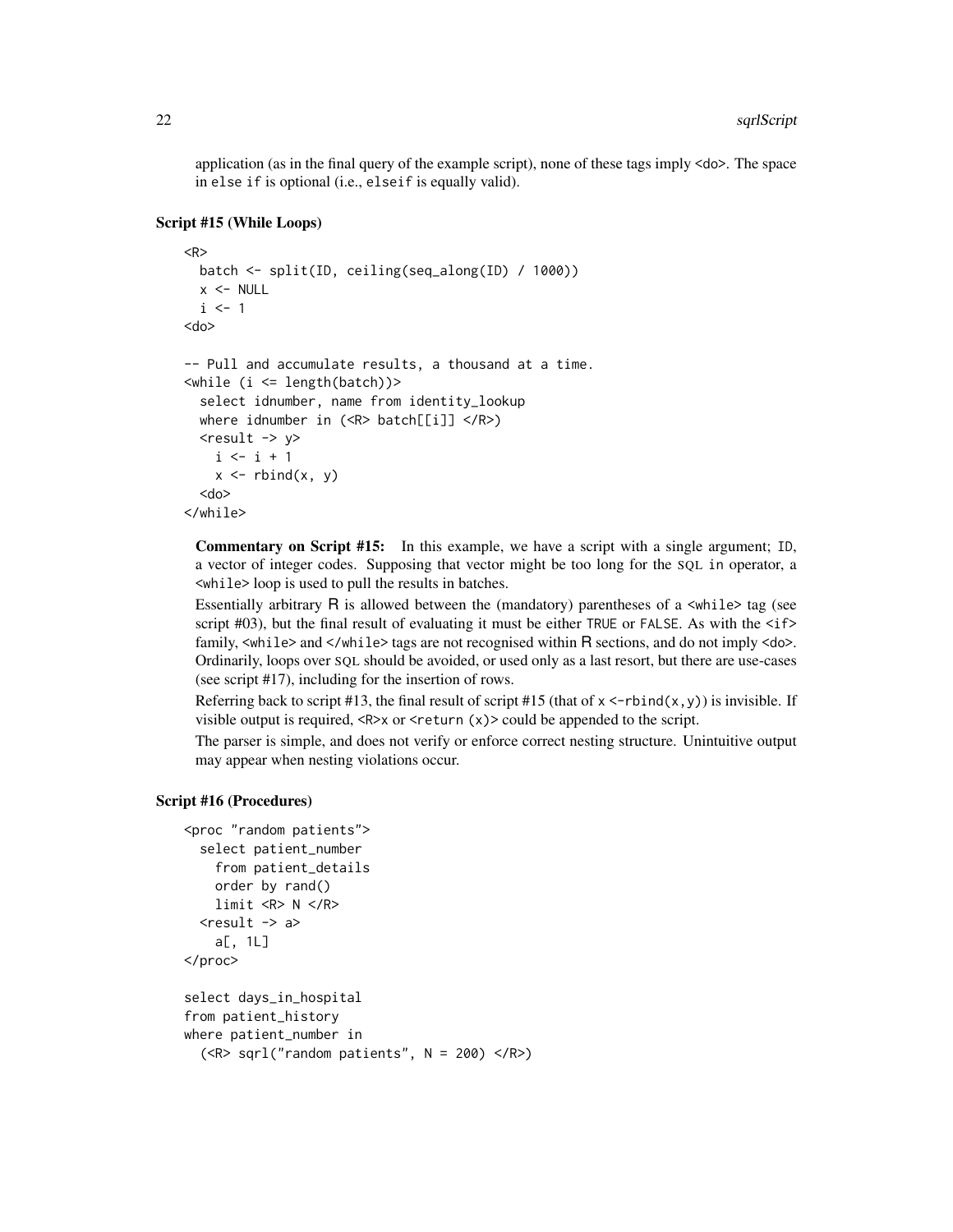Commentary on Script #16: It is possible to define reusable SQRL procedures within (between) <proc> and </proc> tags. Here, a (parameterised) procedure is employed as a nested-query alternative to the sequential feedback mechanism of script #09.

Each procedure must be named (in its <proc> tag), with quotes (either single or double) being mandatory about that name. The end of a procedure definition acts in the same way as the end of a script (as an implied <do>). Note that </proc> tags are only recognised within R sections, when (as is the case in this example) the R section is within a procedure definition (i.e., under a  $<$ proc $>$  tag). Opening  $<$ proc $>$  tags are never recognised within R sections.

## Script #17 (Libraries)

```
<proc "add na.strings">
  -- Takes one argument, 'add' (a character vector),
  -- and adds its strings to the na.strings parameter.
  <R>sgrl(na.strings = unique(c(sgrl("na.strings"), add)))<do>
</proc>
<proc "drop if exists">
  /* Takes one argument, 'tables', being a
     character vector of tables to be dropped. */
  -- Force as.is to be TRUE (for the query).
  <with>
    as.is = TRUE</with>
  -- Pull details of temporary tables.
 help volatile table
  <result \rightarrow v>
  <do>
  -- Exit here when the above query did not return
  -- a data frame (when no volatile table exists).
 \langleif (class(v) != class(data.frame()))>
    <return (invisible())>
  \langle/if>
  -- Extract the names of all volatile tables
  -- in existence, retain only those (unique)
  -- tables to be dropped that actually exist,
  -- and initialise the iterator.
  <R>
    volatiles <- as.character(v[, "Table SQL Name"])
    tables <- unique(tables[tables %in% volatiles])
    i \leq -\emptyset<do>
  -- Drop each requested table (that exists).
  \langlewhile (i \langle -i + 1); i \langle -i + 1 \rangle length(tables))>
    drop table <R> tables[i] </R> <do>
  </while>
  -- Return invisible NULL.
```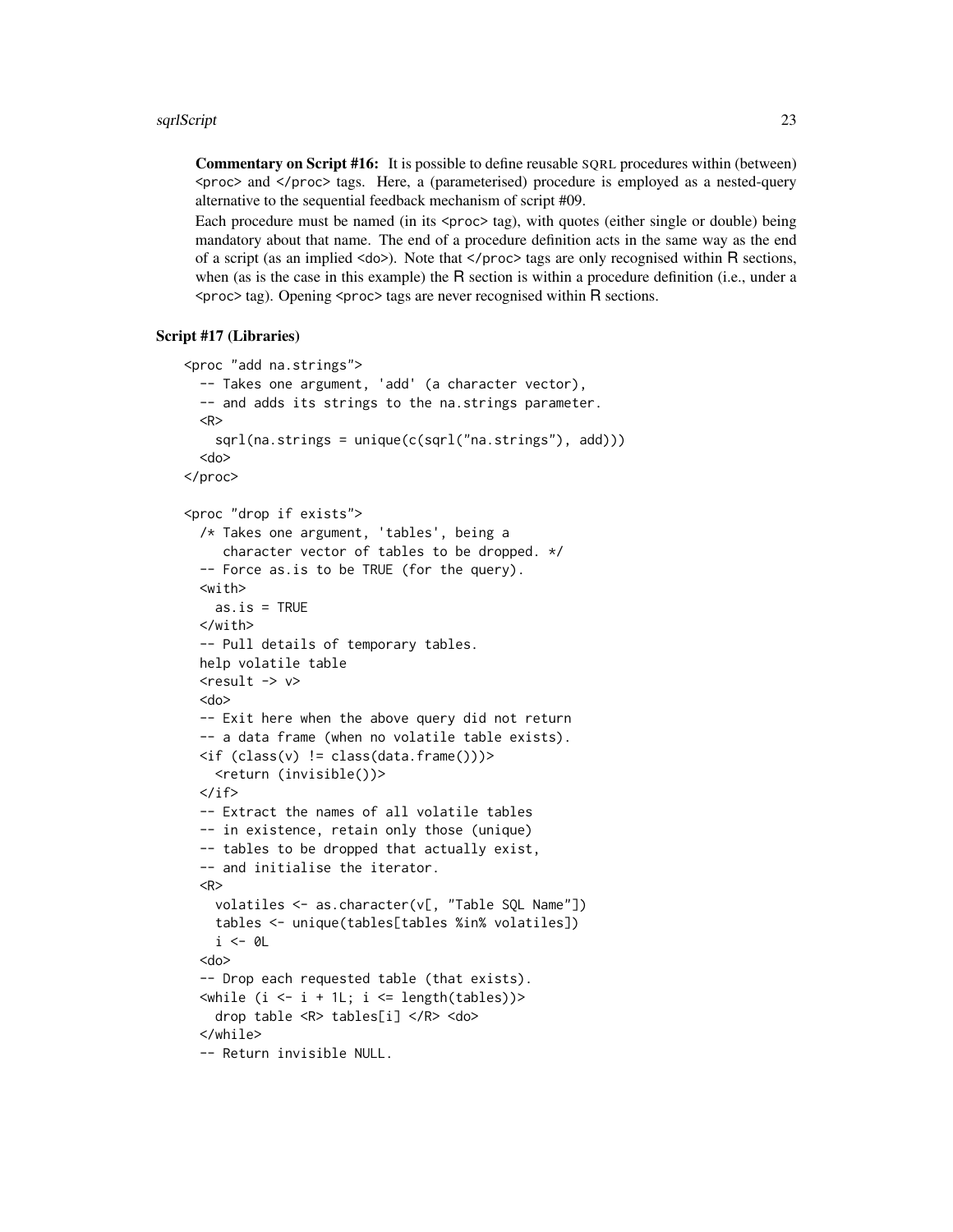```
<return (invisible())>
</proc>
```
Commentary on Script #17: The previous example, script #16, exhibited a procedure defined as a utility within a larger SQRL script. Such definitions are not persistent, with the procedures vanishing upon the conclusion of their parent script.

However, as shown in [sqrlUsage](#page-29-1), it is possible to construct a persistent library of procedures. As is the case above, SQRL scripts intended for libraries must consist only of procedure definitions; no other SQL or R is allowed. This example script defines two procedures (both parameterised). The first, "add na.strings", adds strings to the existing na.strings vector (refer to [sqrlParams](#page-8-1)). The second, "drop if exists", implements that capability for Teradata SQL (which doesn't).

Following [sqrlUsage](#page-29-1), let's say the above script is recorded in a file 'library.sqrl', and that we have a **SQRL** interface function called owl. The library is then established with owl (library = "library.sqrl"), and the procedures are called with (for instance) owl("add na.strings",add = c("N/A","-")), and owl("drop if exists",tables = c("tableA","tableB")).

Ultimately, procedures do not confer any capability beyond that of SQRL files. Procedure libraries merely allow the consolidation of multiple files into one. They also offer another slight advantage in that when you change working directory, they come along.

## Script #18 (Stop)

```
select 1
-- This ends the script.
<stop>
-- This is unreachable.
select 2
```
Commentary on Script #18: Lastly, <stop> tags act as an early end-of-script (with its implied  $\langle$ do $\rangle$ ). They apply within R sections, as well as SQL, and even on the inside of a FALSE conditional block (i.e., the  $\text{stop}$ ) still functions in  $\text{if (FALSE)}$  >  $\text{exp}$  >  $\text{stop}$ ). They are intended as a troubleshooting aid.

#### Summary of Tags

- <R>: Begins an R section (leaves SQL). Once begun, only </R>, <do>, ;, <stop>, EOS, and </proc> are recognised (and can end the section). The </proc> case is only recognised when the initiating  $\langle R \rangle$  tag is within a procedure definition (beneath a  $\langle p \rangle$  tag).
- </R>: Ends an R section, causing that section to be evaluated. The result of that evaluation is pasted back into the surrounding SQL.
- <do>: If inside an R section, ends and evaluates that section (without pasting the result back into SQL). If outside of an R section, causes the preceding SQL (which may be blank) to be submitted.
- $\epsilon$   $\epsilon$   $\epsilon$   $\epsilon$   $\epsilon$   $\epsilon$   $\epsilon$   $\epsilon$  and assigns the result of that submission to the R variable name. Any syntactically valid R name, or "NULL", is allowed (in place of name). An R section begins immediately after the tag. That section concludes with any of the tags listed (above) for <R>, besides </R>.

<span id="page-23-0"></span>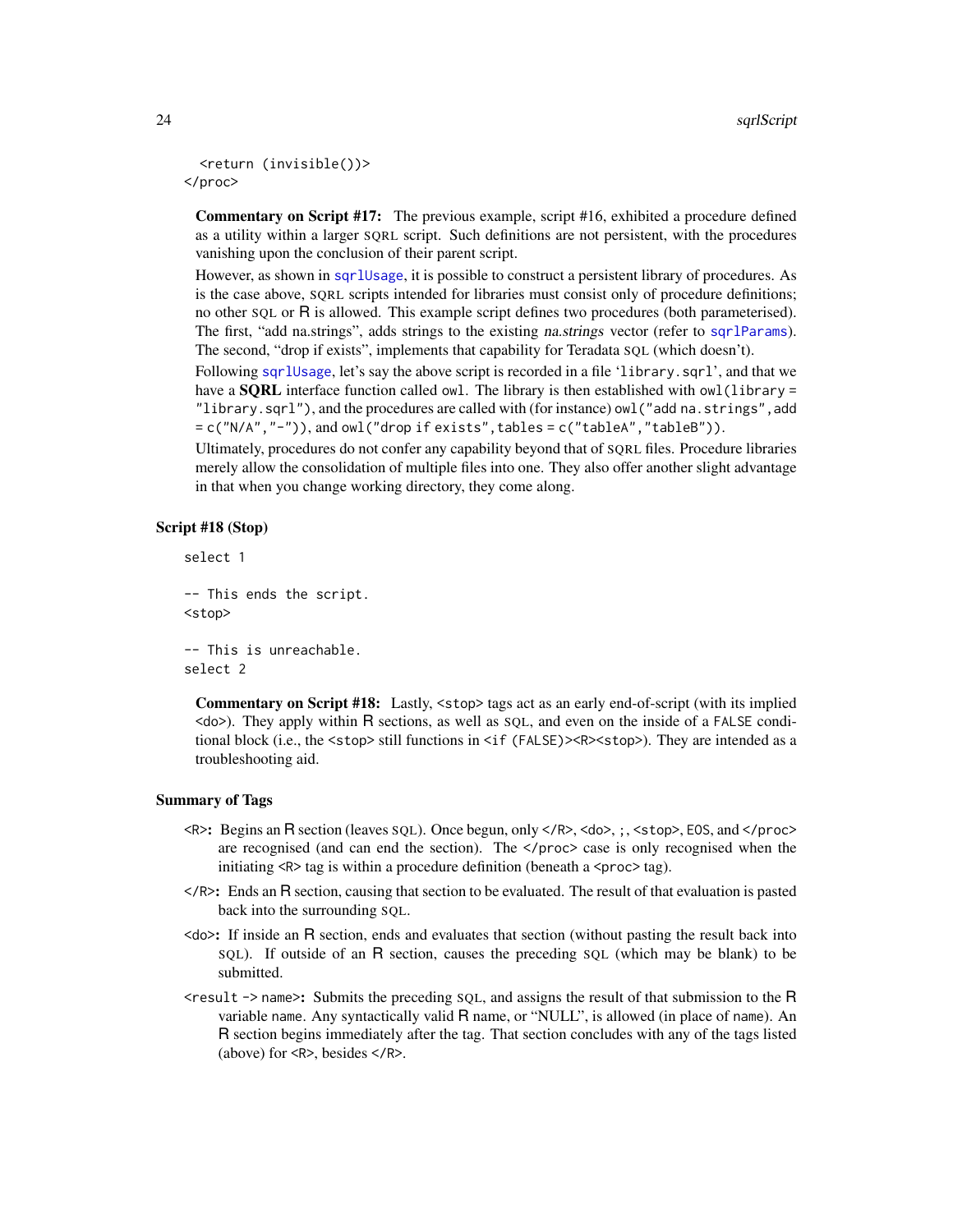<span id="page-24-0"></span><close>: Closes the ODBC channel (connection) to the data source.

- $\epsilon$ return (Rexp) $\epsilon$ : Evaluates Rexp, which can be any R expression, and returns the resulting value (exits the script). The parentheses are mandatory.
- <with>: Begins a special R section, for assigning temporary values to RODBC/SQRL parameters. Once begun, only </with>, <stop>, EOS, and </proc> are recognised (and can end the section). The  $\langle$ /proc $\rangle$  case is only recognised when the initiating  $\langle$ with $\rangle$  tag lies within a procedure definition (beneath a <proc> tag).
- </with>: Ends an R section begun by <with>. Causes the section to be evaluated, and assigns temporary parameter values accordingly.
- <if (Rexp)>: Evaluates Rexp, which can be any R expression. If that expression evaluated to TRUE, the (arbitrary) script beneath the tag is acted upon. If that expression evaluated to FALSE, the (arbitrary) script beneath the tag is ignored (except for any <stop> tags). The parentheses are mandatory.
- <else if (Rexp)>: Acts as <if (Rexp)>, when the (mandatory) previous <if ((Rexp)>, and all the (multiple, optional) previous <else if (Rexp)> tags, evaluated to FALSE. Otherwise (when any of those evaluated to TRUE), acts as <if (FALSE)>. The parentheses are mandatory.
- <else>: Acts as <else if (TRUE)>.
- </if>: Marks the end of an <if (Rexp)> <else if (Rexp)> <else> flow-control structure.
- <while (Rexp)>: Acts in the manner of <if (Rexp)>. The parentheses are mandatory.
- </while>: Marks the end of a <while (Rexp)> flow-control loop. If the previous <while (Rexp)> evaluated to TRUE, the parser returns to that <while (Rexp) > tag, and re-evaluates the R expression. Otherwise (if the previous <while (Rexp)> evaluated to FALSE), no action is performed (the parser continues from this point).
- $\epsilon$   $\gamma$  mame">: Marks the beginning of the definition of a procedure called *name*. Any character string can be used in place of name. The quotation marks are mandatory (but can be singles or doubles).
- </proc>: Marks the end of a procedure definition (acts as an EOS for that procedure).
- <stop>: Acts as EOS. Applies even from within a FALSE conditional block. Intended for debugging, only.
- ;: When the scdo parameter is at its default value of TRUE (see [sqrlParams](#page-8-1)), the SQRL parser attempts to identify SQL statement terminating semicolons, procedural language block terminating semicolons, and any extra semicolons within R sections. When detected, these all act as <do>.
- EOS: The end of the script (EOS), acts as  $\langle$ do>. As necessary, it also acts as  $\langle$ if> and  $\langle$ /proc> (it does not act as </while>).

#### **Note**

The verbose parameter toggles extended output when running scripts (see [sqrlParams](#page-8-1)). This includes the display of intermediate values.

#### See Also

[sqrlUsage](#page-29-1)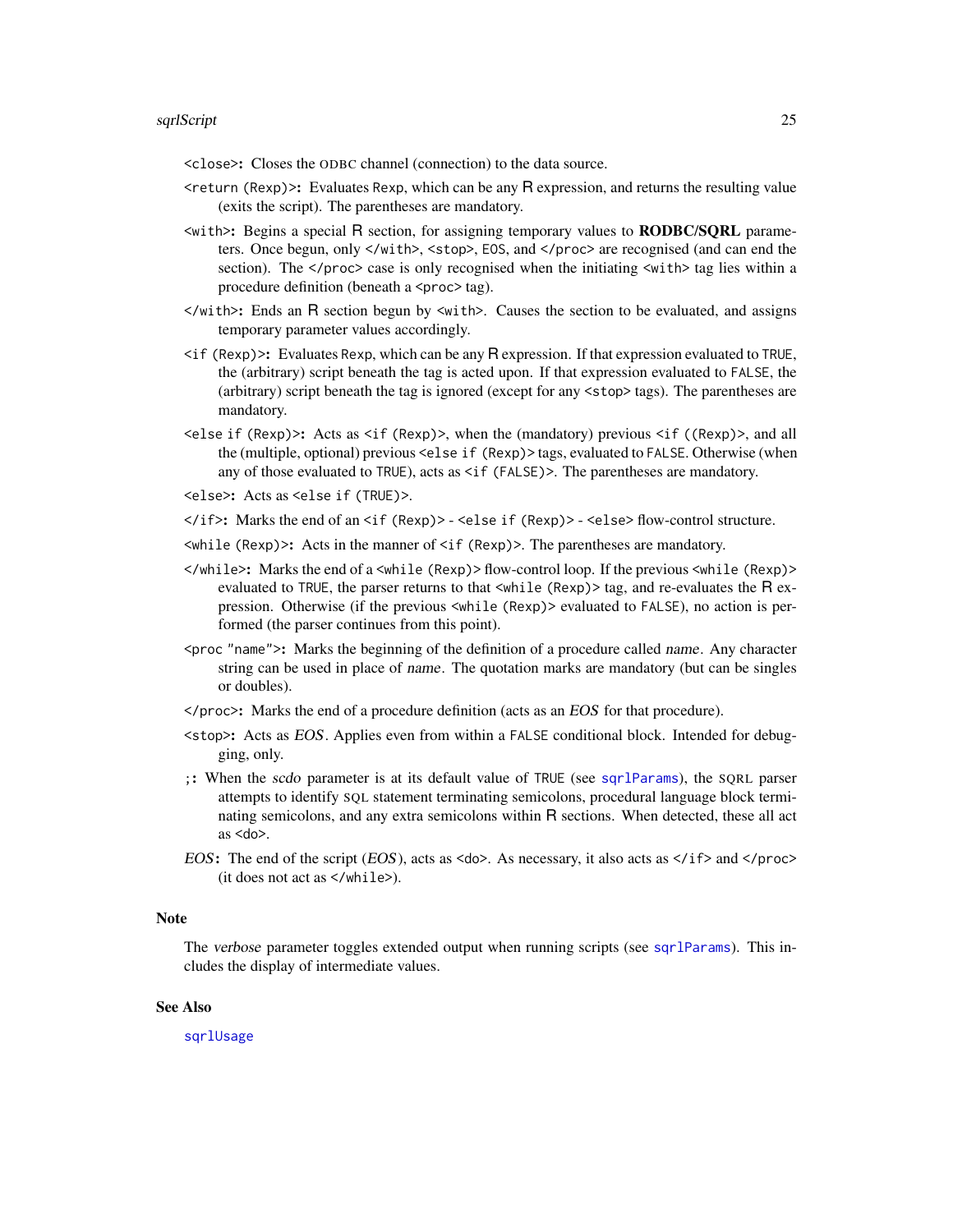<span id="page-25-1"></span><span id="page-25-0"></span>

#### **Description**

Defines (registers) new data sources and creates the interface functions for communicating with them. For DSNs, this process occurs automatically when **SORL** is loaded, thereby making the manual use of this function unnecessary for those sources. The function can also redefine or delete (deregister) existing sources.

#### Usage

sqrlSource(...)

#### Arguments

A name and definition for the source (refer to the details section, below).

#### Details

The arguments must contain (at least) a name and definition for the source. In simplest form, these could be given as either (name, definition) or (name = definition), where both name and definition are single character strings. In decreasing order of precedence, the definition can be the path of a configuration file (containing a connection string or DSN, as per [sqrlConfig](#page-3-1)), the name of an existing **SQRL** source (to copy all settings from), an ODBC connection string (as a character vector of components, or as a single string containing the equals character; =), or as the name of a DSN.

When clarity is required, the keywords config, copy, connection and dsn can be used to explicitly specify a configuration file, existing source, connection string or DSN, respectively. If the definition is given as multiple terms, and none of these four keywords are present, or if one of the named terms does not correspond to the name of an **RODBC/SQRL** parameter, then the terms are assumed to be components of a connection string. If, instead, the definition is given as multiple terms and at least one of these four keywords is present, and when all of the remaining terms appear to be RODBC/SQRL parameters, then those remaining terms will be treated as such (rather than as connection string components). The examples (below) should illustrate these statements.

Whichever form of definition is employed, the new interface name (which defaults to the source name) must not conflict with that of any function on the R search path (or else an error will be thrown).

Redefinition of an existing source is allowed, provided it is closed at the time.

When the source name is "remove", the definition is interpreted as a list of sources to be deregistered. This precludes the use of "remove" as a source name. Alternatively, redefining a source to NULL also deregisters the source.

#### Value

An invisible list of the new source's parameter values. This is a change from previous versions of SQRL, wherein only the name of the source's interface function was returned.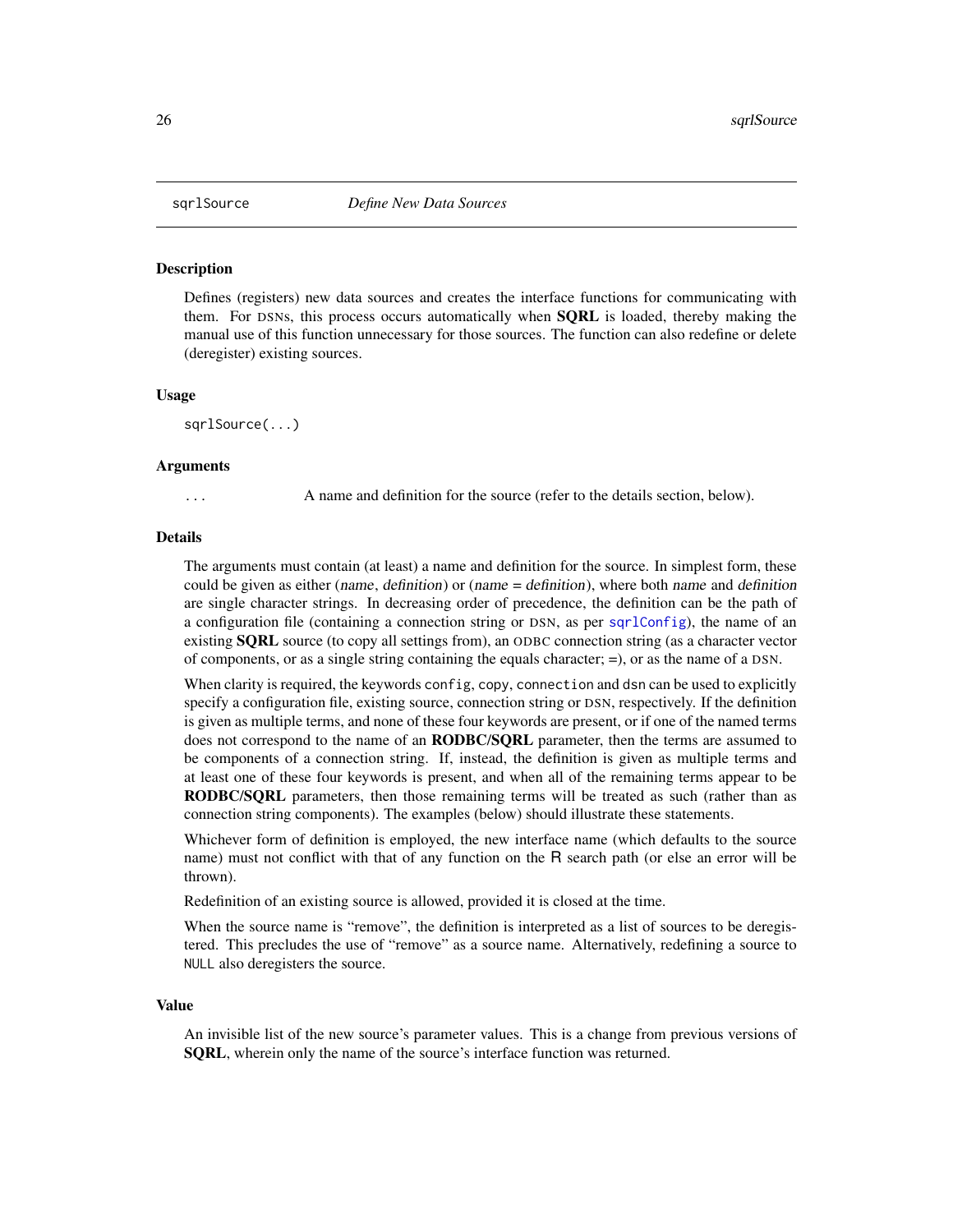#### <span id="page-26-0"></span>sqrlSource 27

#### **Note**

Source definitions are not checked for validity (specified connection strings need not be correct, specified DSNs need not exist).

Connection strings may include placeholders; "<dsn>", "<driver>", "<uid>", and "<pwd>", to be replaced with the corresponding parameter values on the opening of a channel. These placeholders are case sensitive (see [sqrlParams](#page-8-1)).

In 'Rgui.exe', the ODBC driver may, via **RODBC**, prompt for missing connection details (username, password, etc.). In other R applications, those details will need to be complete (no prompting occurs).

## See Also

[sqrlConfig](#page-3-1)

## Examples

```
# Define a new source, 'A', by a connection string. Alternatively,
# the string could be replaced with the name of a DSN, the path of
# a config file, or the name of an existing source (to be copied).
# This particular connection string would be for a GNU/Linux system
# upon which the unixODBC driver alias 'MariaDB' has been defined,
# in addition to the 'MDB' alias for the server address.
sqrlSource(A = "Driver=MariaDB;Server=MDB;User=zarkov;Password=zenith")
# Redefine source 'A', by a connection string given in sections.
# This is for a GNU/Linux system without a unixODBC driver alias.
sqrlSource("A", "dbcname=planet;uid=zakharov;pwd=$tdwallet(planet)",
                "driver=/opt/teradata/client/16.10/lib64/tdata.so")
# Define a new source, by way of named connection-string components.
# This example is for a Windows-system client, and uses the '<pwd>'
# placeholder (it remains to set a value for the pwd parameter before
# connecting to the ODBC source).
sqrlSource("jumbo",
           driver = "PostgreSQL ANSI(x64)",
           server = "localhost",
           port = 5432,
           uid = "admin"pwd = "<pwd>")
# Define another source, as a vector of connection string
# components, along with some RODBC/SQRL parameter values.
sqrlSource("mydb", believeNRows = FALSE, autoclose = TRUE,
           connection = c(Driver = "SQLite3 ODBC Driver",
```

```
Database = "C:/mydatabase.db",
Timeout = 10000,
Step API = 1)
```

```
# Define another source, from a DSN (rather than a connection
# string), while also setting an RODBC/SQRL parameter value.
sqrlSource("ak", dsn = "Akademgorodok", as.is = TRUE)
```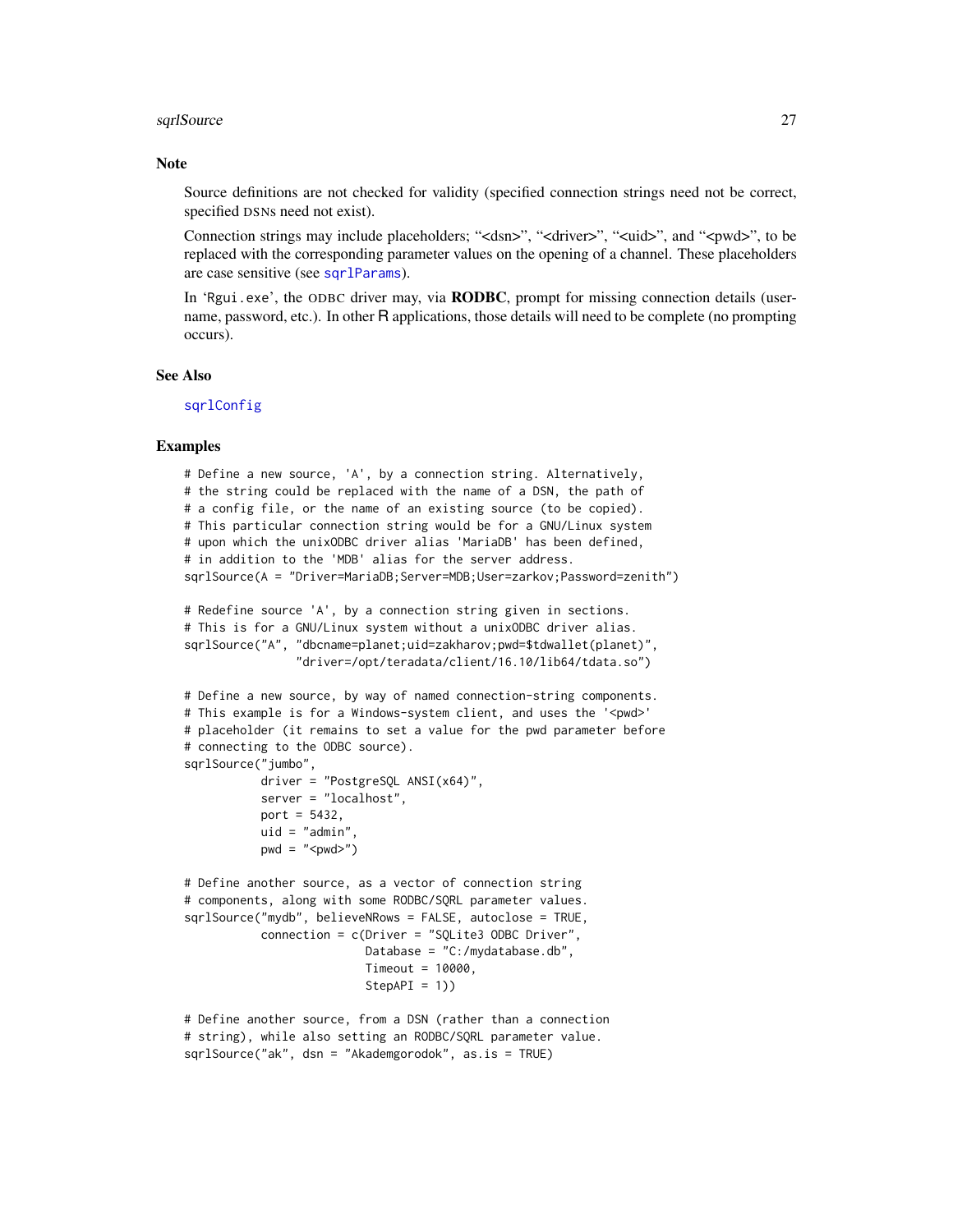```
# Redefine the source. This time, the dsn term is treated as a
# connection string component (because the server term must be).
sqrlSource("ak", dsn = "Akademgorodok", server = "Novosibirsk")
# Define another source, 'Huma', by a list of components, which
# includes an explicit source name, a vector of connection string
# components, a config list of RODBC/SQRL parameter values, and
# one more RODBC/SQRL parameter value outside of that config list.
# This list format is convenient for programmatic source creation.
sqrlSource(list(name = "Huma",
                connection = c(DRIVER = "Firebird/InterBase(r) driver",
                               DBNAME = "C:\\Database\\myDB.fdb",
                               UID = "MCSSITE",
                               PWD = "mcssite"),
                config = list(as.is = TRUE, scdo = FALSE),visible = TRUE))
# Define a source called 'source'. Although the name 'source' clashes
# with that of the base::source function, this definition is allowed
# because we simultaneously set an interface, 'S', that does not clash.
# Note the mixture of named and unnamed connection string components.
sqrlSource(source = list(connection = c("DSN=Source", UID = "me"),
                         interface = "S"))
# Another source, defined by a list of named connection string
# components (without setting any other parameter values).
sqrlSource(sf = list(driver = "{SnowflakeDSIIDriver}",
                     server = "xyz.eu-central-1.snowflakecomputing.com",
                     uid = "me", pwd = "guess", port = 443)# Create a configuration file.
config.file <- tempfile()
writeLines(c("autoclose = TRUE",
             "readOnlyOptimize = TRUE",
             "visible = FALSE"),
           config.file)
# Define a new source, 'papango', as a copy of the existing source,
# 'Huma', then apply the above configuration file over that, and
# then set values for the dsn and interface parameters over those.
# In this example, the value of the 'visible' parameter inherited
# from Huma is overwritten by the value from the config file.
# Setting the dsn parameter likewise erases the value of the
# connection parameter inherited from Huma, while the inherited
# uid and pwd values survive. Alternatively, we could have set
# 'connection = "dsn=Aythya"' in place of 'dsn = "Aythya"', and
# this would ignore the inherited uid and pwd values.
sqrlSource("papango",
           copy = "Human".config = config.file,
```

```
dsn = "Aythya",
interface = "P")
```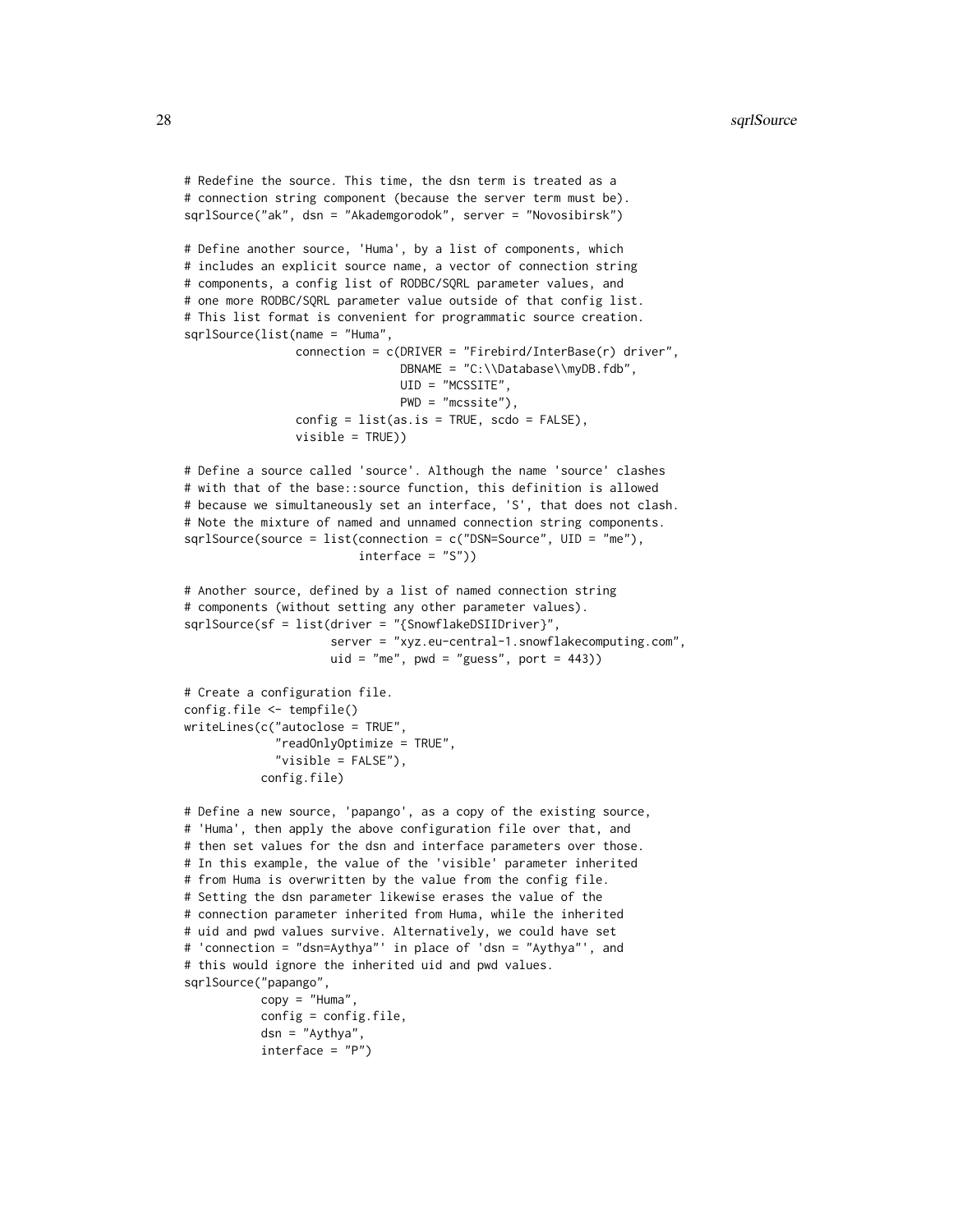## <span id="page-28-0"></span>sqrlSources 29

```
# Review all defined sources.
sqrlSources()
# Review the configuration of the papango source.
P("config")
# Review details of how we connect to the source.
P("source")
# Clean-up (various methods of source removal).
sqrlSource("remove", "jumbo")
sqrlSource(remove = c("mongo", "papango"))
sqrlSource(Huma = NULL)
unlink(config.file)
```
<span id="page-28-1"></span>sqrlSources *List Data Sources and their Interfaces*

#### Description

Returns a summary of defined data sources. These will consist of system and user DSNs, plus any additional sources defined via [sqrlSource](#page-25-1).

#### Usage

sqrlSources(...)

## Arguments

... An optional character string. If set to one of "all", "user", or "system", then a call is made to RODBC:: odbcDataSources (with the corresponding type value) to re-examine that class of data source names (DSNs) and import all those found. If set to "remove", then all currently defined sources are deregistered.

#### Value

Returns a data frame of data source details.

#### Note

The return frame may have zero rows, if no data sources are defined.

Sources need only to have been defined; they need not actually exist.

DSNs with "Access", "dBASE", or "Excel" in their names are not automatically imported. They can be manually added via [sqrlSource](#page-25-1).

## See Also

[sqrlInterface](#page-5-1), [sqrlSource](#page-25-1)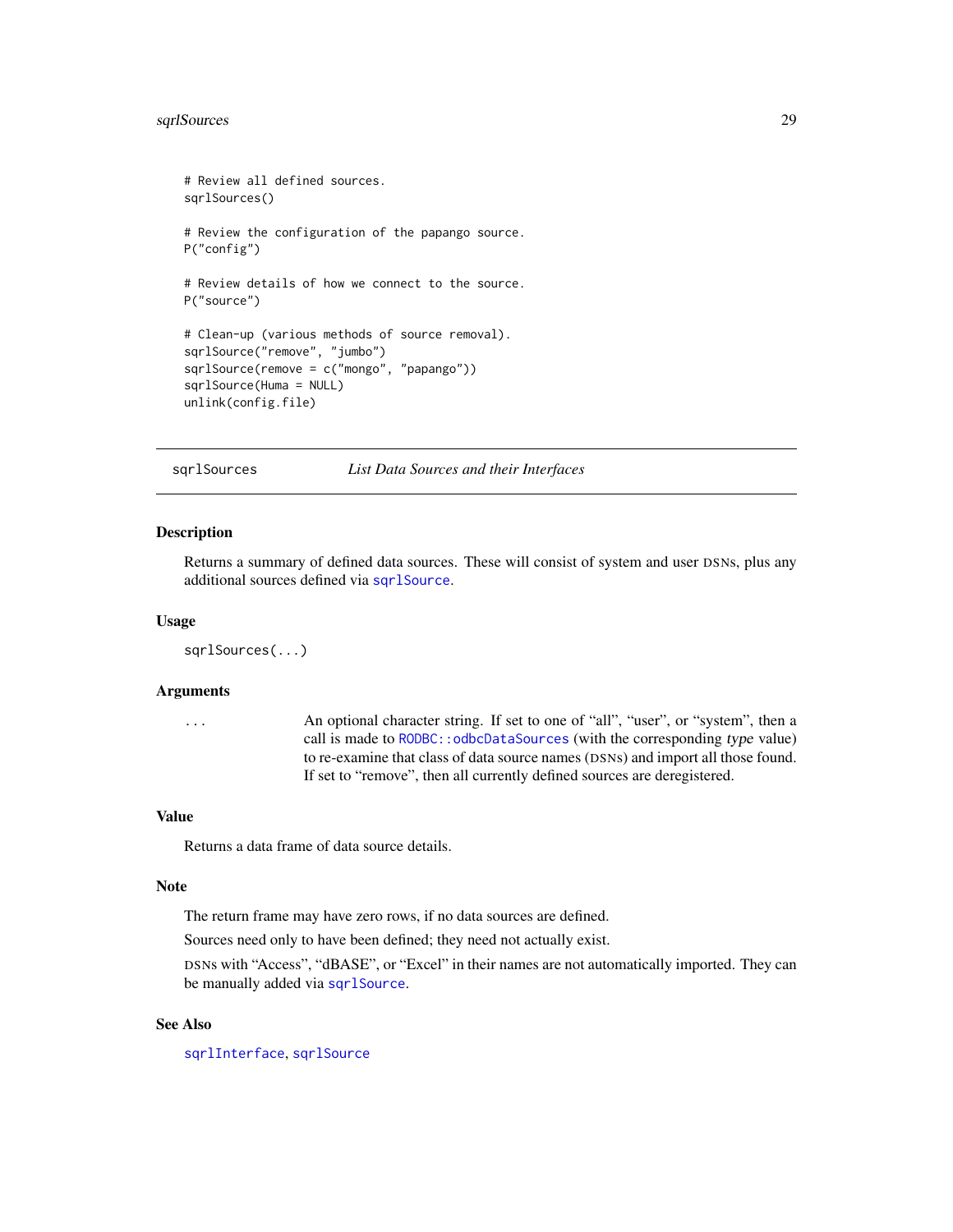## Examples

```
# Review defined sources.
sqrlSources()
## Not run:
# Sample sqrlSources() output:
  name interface open driver
1 chaos chaos N PostgreSQL ANSI(x64)
2 order <NA> N MySQL ODBC 5.3 ANSI Driver
# Here, there are two data sources; 'order' and 'chaos'.
# The interface to 'chaos' is a function of the same name.
# No interface has yet been defined for 'order' (use of
# that name is prevented due to its conflicting with the
# base::order function). Neither source (channel) is open.
## End(Not run)
# Remove all sources.
sqrlSources("remove")
# Reload user DSNs.
sqrlSources("user")
```
<span id="page-29-1"></span>sqrlUsage *How to Use the Interface Functions*

## Description

This material does not describe a single function, but (rather) how to use **SQRL** interfaces (once created). These interface functions do not have their own static help files, since their names are not known at build time.

## Details

Once you have a named interface (created either automatically, on loading of the SQRL namespace, or manually, via [sqrlSource](#page-25-1)), it can be used to communicate with the associated data source. Connection handles and communication parameters are managed under the hood.

The following sections provide usage examples for an interface called owl. The names of your own interface functions can be discovered by calling [sqrlSources\(\)](#page-0-0).

## Opening and Closing

# Open a connection to the data source. owl()

# Alternative method (explicit form).

<span id="page-29-0"></span>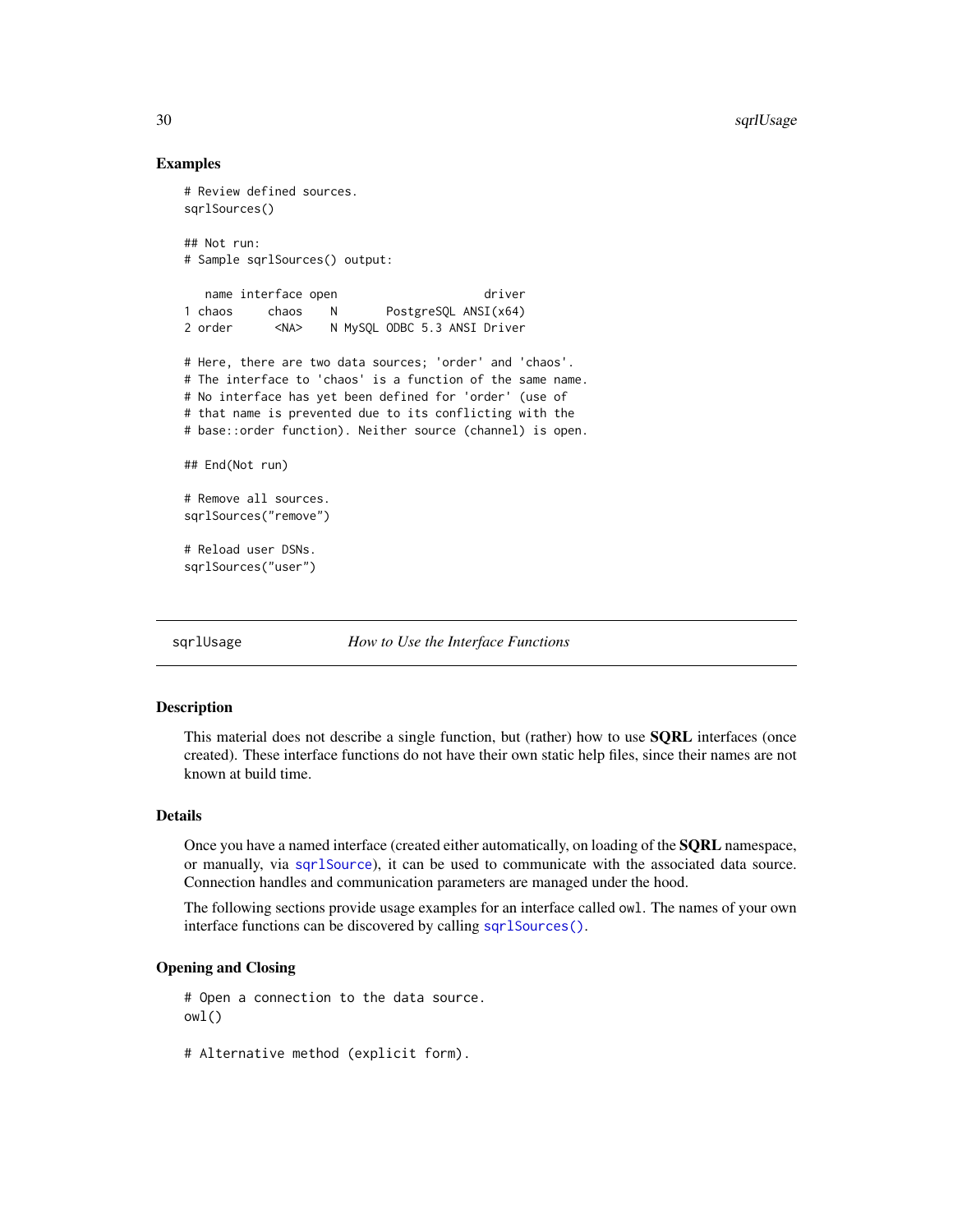#### sqrlUsage 31

```
owl("open")
# This is fine (the channel survives).
rm(list = ls(all.name = TRUE))# Check if the connection is open.
owl("isopen")
# Open a connection and confirm status.
owl()$isopen
# Close the connection.
owl("close")
# Close the connection when not in use.
owl(autoclose = TRUE)
```
Opening connections in the above way isn't usually necessary, since this occurs automatically, as and when required.

When necessary, the isopen command 'pings' the data source, to reliably establish whether or not the connection really is open (including after a network outage or remote closure).

With autoclose = TRUE, owl("isopen") should always return FALSE, whereas owl()\$isopen will often return TRUE. This is because the latter command attempts to open a connection, with its return value being the connectivity status immediately after that attempt (before autoclose takes effect and closes the connection). This provides a test of data source reachability and responsiveness, regardless of the autoclose setting.

## Submitting Queries

```
# Submit a query.
owl("select 1")
# Submit another query.
owl("select '", sample(letters, 1), "' from dual")
# Submit a multi-statement query.
owl("use necronomicon; select top ",
    sample(6, 1), " shoggoths from pit")
# Filtering against a set of values.
owl("select columnA from database.table ",
    "where columnB in ('', c(2, 3, 5), '')")
# Supplying a query as a list of components.
owl(list("select ", c("'red'", "'blue'")))
# Explicit form.
owl(query = "select 1")
```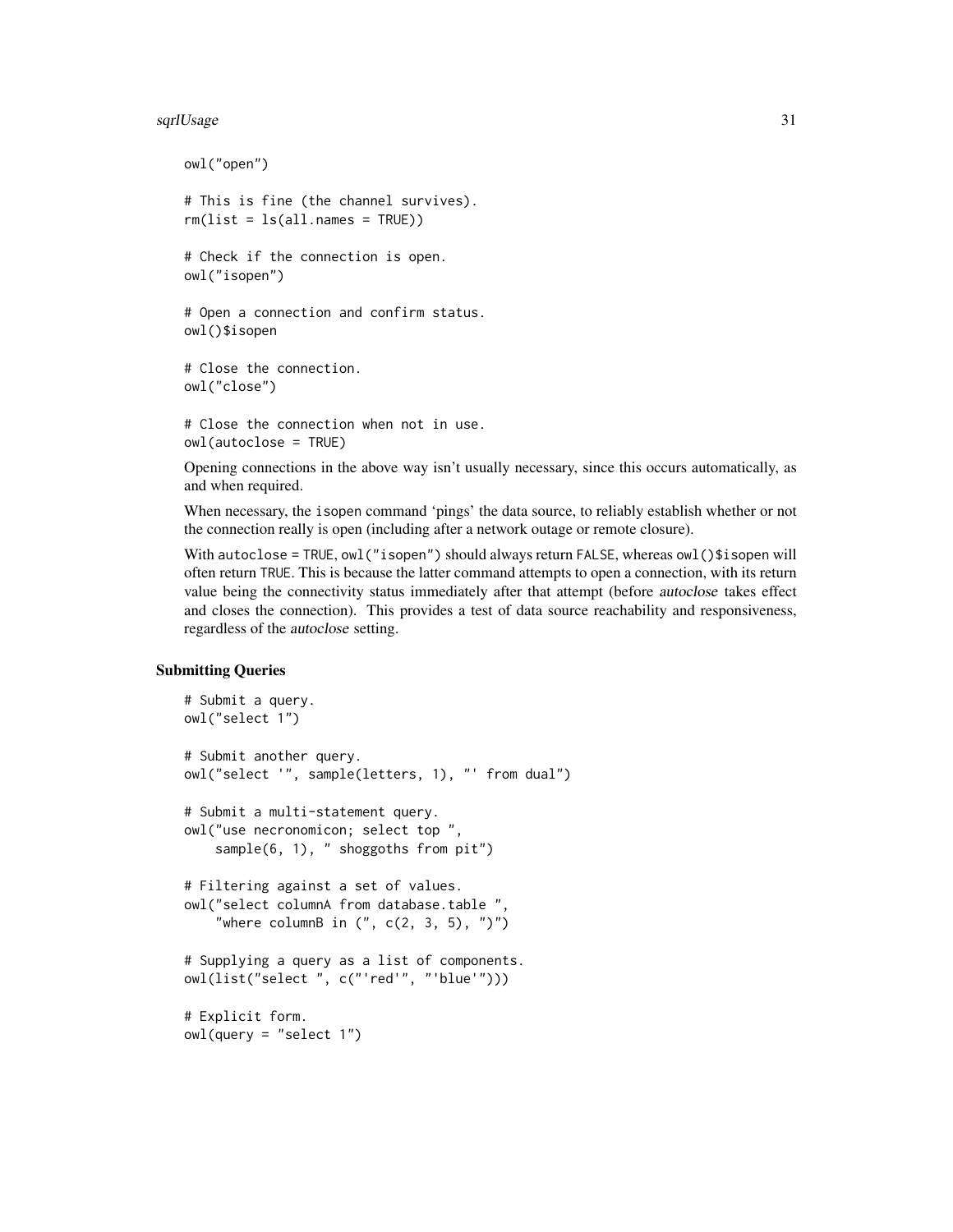<span id="page-31-0"></span># Recall the result of the last successful query. owl("result")

If necessary, a connection channel will be opened automatically. The connection will remain open afterwards, unless autoclose is TRUE.

When a query is supplied as components, the pieces are pasted together without any intervening whitespace. To facilitate their use with the SQL in operator, any atomic vectors are collapsed to comma-separated values, beforehand. This (default) behaviour can be altered with the aCollapse and *lCollapse* parameters (as described in sqr1Params).

Using the query keyword overrides the order of precedence (as detailed below).

As SQRL aims to be flexible on input formatting, the above examples can be extrapolated. For instance, the query parameter could have been set to a list of components (instead of a string).

When a query returns no data (as would "use database"), the interface function returns invisibly.

If a query should fail because of an unexpectedly lost connection, an attempt will be made to reconnect and re-submit. Unless user input is required for authentication, this should go unnoticed. If any temp tables had been in existence, however, then they will have been dropped, which may still lead to an error.

#### Submitting Queries from File

```
# Submit a query from file.
owl("my/file.sql")
# Equivalent alternative forms.
owl("my/", "file.sql")
owl(c("my/", "file.sql"))
# Explicit alternative forms.
owl(file = "my/file.sql")
owl(file = c("my/", "file.sql"))
```
Using the file keyword overrides the order of precedence (as detailed below). In its absence, unnamed arguments are treated as a file path when they point to a readable file.

In the above examples,  $list(...)$  works just as well as  $c(...)$ . Either way, the path components are pasted together without any intervening whitespace (the path not being a literal query).

#### Submitting Parameterised Queries from File

```
# Submit a parameterised query from file.
owl("my/file.sqrl", day = 1, month = "May")# Supplying the arguments in a list.
owl("my/file,sgrl", list(day = 1, month = "May"))# Supplying the arguments in an explicitly named list.
owl("my/file.sqrl", args = list(day = 1, month = "May"))# Supplying both the query and its arguments in a list.
```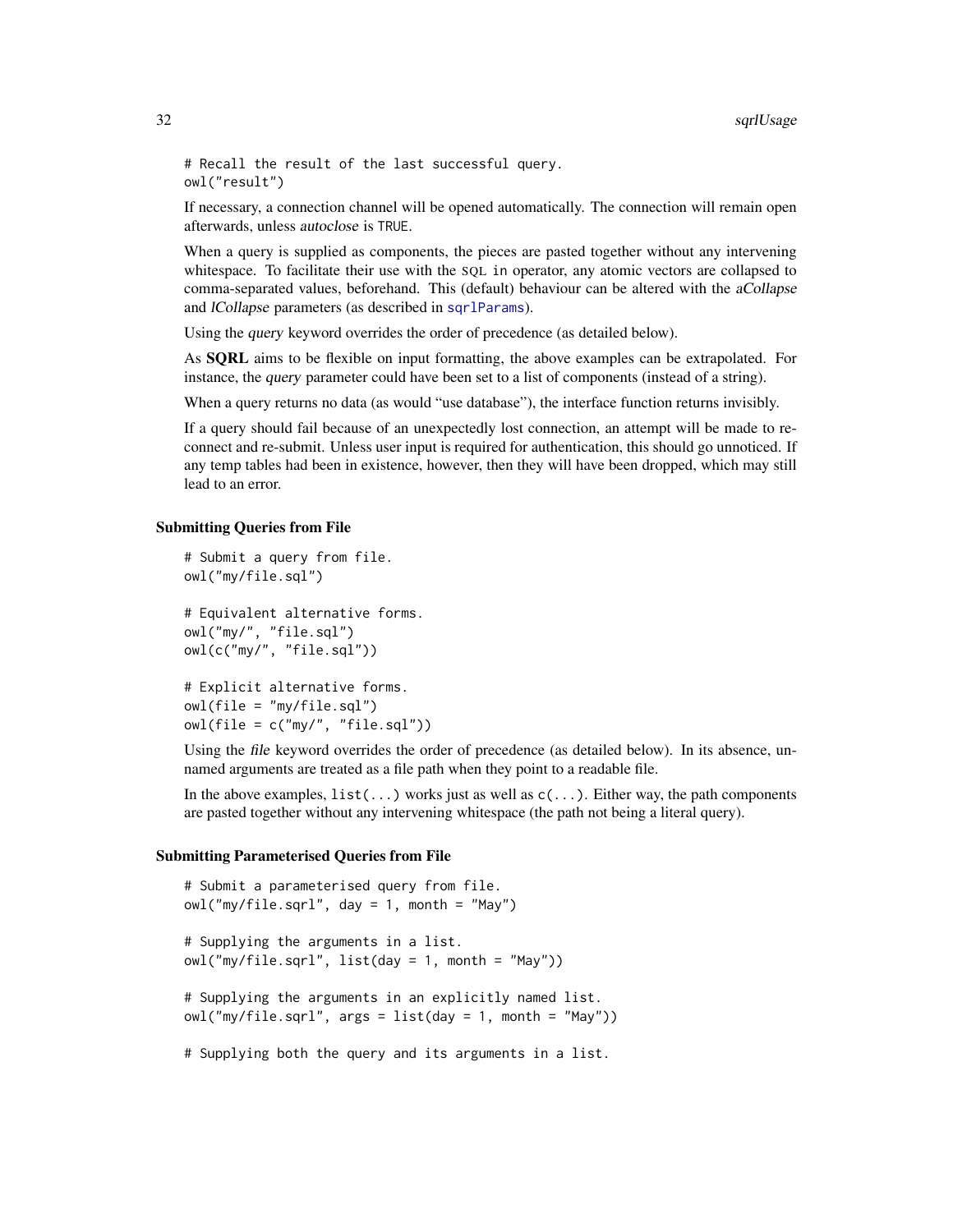<span id="page-32-0"></span>sqrlUsage 33

```
owl(list(file = "my/file.sqrt", day = 1, month = "May")owl(list(file = c("my/", "file.sqrl"),
        args = list(day = 1, month = "May"))
```
To be clear, the phrase "parameterised query" is not meant in the sense of prepared or parameterised statements (as per package **RODBCext**). In **SORL**, parameter substitution occurs within  $R$ (locally), with the resulting string being passed to the ODBC driver as an ordinary query. Refer to [sqrlScript](#page-12-1) for the details.

The use of the args keyword is optional when all list members have syntactically valid names (in the sense of base:: make.names). Any such lists are automatically interpreted as collections of named arguments (and are unpacked to those collections). Query arguments called, for instance, file, proc, or query, may need to be wrapped in args to ensure they are treated as intended, and not as query (script) specifiers.

In keeping with **SQRL**'s intended flexibility around input formatting, any of the file path specification methods of the previous section could also be used here.

## Stored Procedures

```
# Import procedures from file.
owl(library = "my/library.sqrl")
# List procedure names.
owl("library")
# List procedure definitions.
owl("Library")
# Run a named procedure.
owl("my procedure")
# Equivalent explicit form.
owl(proc = "my procedure")
# Run a parameterised procedure.
owl("Cropp River Rainfall", date = Sys.Date() - 1)
# Empty the library.
owl(library = NULL)
```
As detailed below, procedures top the order of precedence. Consequently, the proc keyword is an entirely optional transparency device. In its absence, unnamed arguments are treated as the name of a procedure when they name a procedure within the library.

The library-file procedure-definition format is described in [sqrlScript](#page-12-1). The path to such a file (i.e., the value of the library keyword) can be supplied in any of the file-path formats of the previous sections (that is, as a list or vector of components).

Any of the file-path and/or query-argument specification formats seen in the previous two sections can equally be used with procedure names. The only difference is to replace any file keyword with the proc keyword.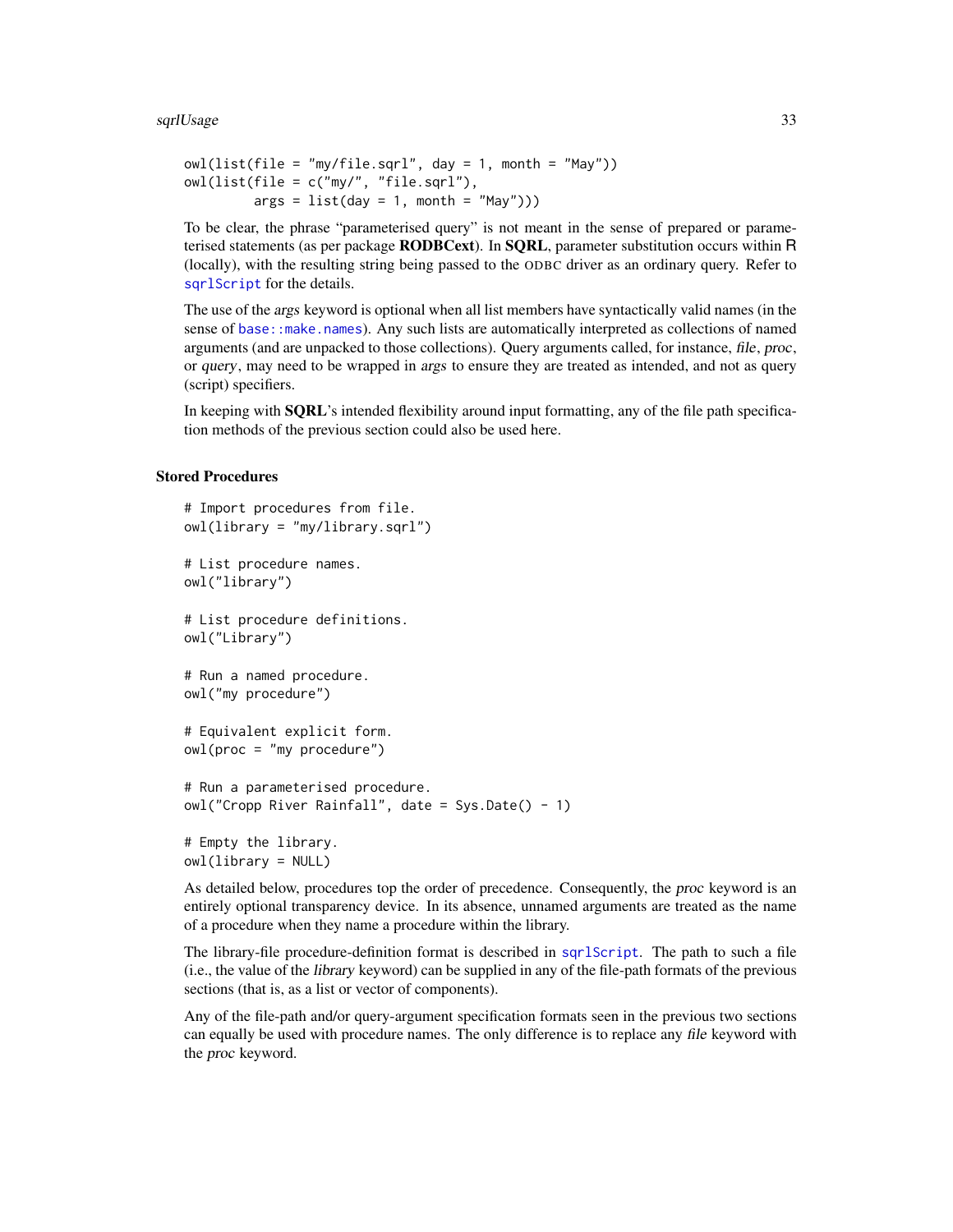## Querying Metadata

```
# Get information on source data types.
owl("typeinfo")
# List all tables.
owl("tables")
# List all tables within a database (schema).
```

```
owl("tables", "mydatabase")
```
# Get information on the columns of a particular table. owl("columns", "my.table")

The typeinfo, tables, and columns commands are simple (reduced functionality) wrappers about [RODBC::sqlTypeInfo](#page-0-0), [RODBC::sqlTables](#page-0-0), and [RODBC::sqlColumns](#page-0-0), respectively. These features are dependent upon the support of your DBMS. For some sources, the believeNRows parameter may need to be FALSE.

## Reviewing Settings

```
# Get the associated source definition.
owl("source")
# Get the value of one named parameter.
owl("uid")
# Alternative method (pings the source).
owl()$uid
# List the values of all parameters.
owl("config")
```

```
# List a subset of parameter values.
owl("settings")
```
The settings subset is intended for restoring **RODBC** and/or **SQRL** parameter values at the end of a script that changed some. An example of this is given in [sqrlScript](#page-12-1). It can also be used to transfer parameter values between sources.

## Setting Parameters

```
# Set a parameter value.
owl(stringsAsFactors = FALSE)
# Set multiple parameter values.
owl(max = 1000, na.strings = c("NA", "-", ""))
# Set multiple values from a list.
owl(list(case = "toupper", scdo = FALSE))
```
<span id="page-33-0"></span>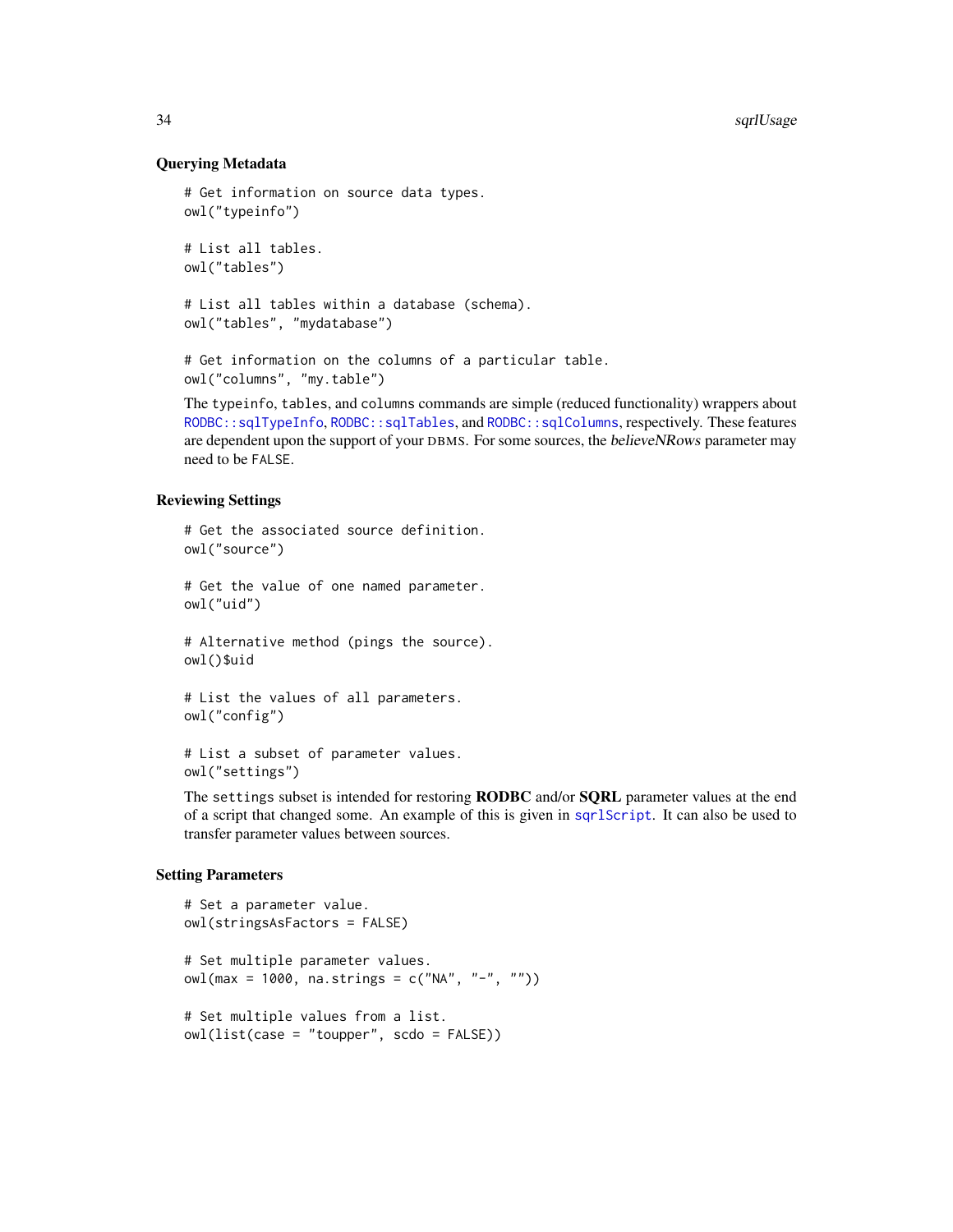#### <span id="page-34-0"></span>sqrlUsage 35

```
# Set values from a list (explicit form).
owl(config = list(visible = TRUE, autoclose = TRUE))
# Import values from source 'wol'.
owl(config = wol("settings"))
# Import values from a configuration file.
owl(config = "my/config/file.txt"))
# Import one value from a file.
owl(pwd = c("path/", "to/", "file", ".txt"))
# Reset parameters to their default values.
```
owl(reset = c("errors", "nullstring"))

The driver and dsn parameters accept file paths as their values. For all other parameters, values are extracted from within any specified files.

Assigning visible TRUE authorises modification of the global prompt option. When running 'R.exe', 'Rterm.exe' or 'Rgui.exe' on a Windows operating system, this also authorises modification of theR window title.

Calling reset on its own, as in owl("reset"), does nothing.

Further alternative input formats appear in the examples section of sqr1Params.

## Changing the Interface

```
# Change the interface.
owl(interface = "O")
```
# Change it back.  $O(interface = "owl")$ 

Changing the interface is just a particular case of setting a parameter.

If the proposed new interface name already belongs to some other function within the R search path, then the change request will be denied (unless that name is remove, in which case the current interface function will be deleted).

A successful change deletes the previous interface.

## Listing Data Sources

# See the data sources and their interfaces. owl("sources")

This is equivalent to calling [sqrlSources\(\)](#page-0-0).

## Getting Help

```
# Get help on 'owl' (alternative forms).
owl("help")
owl("?")
```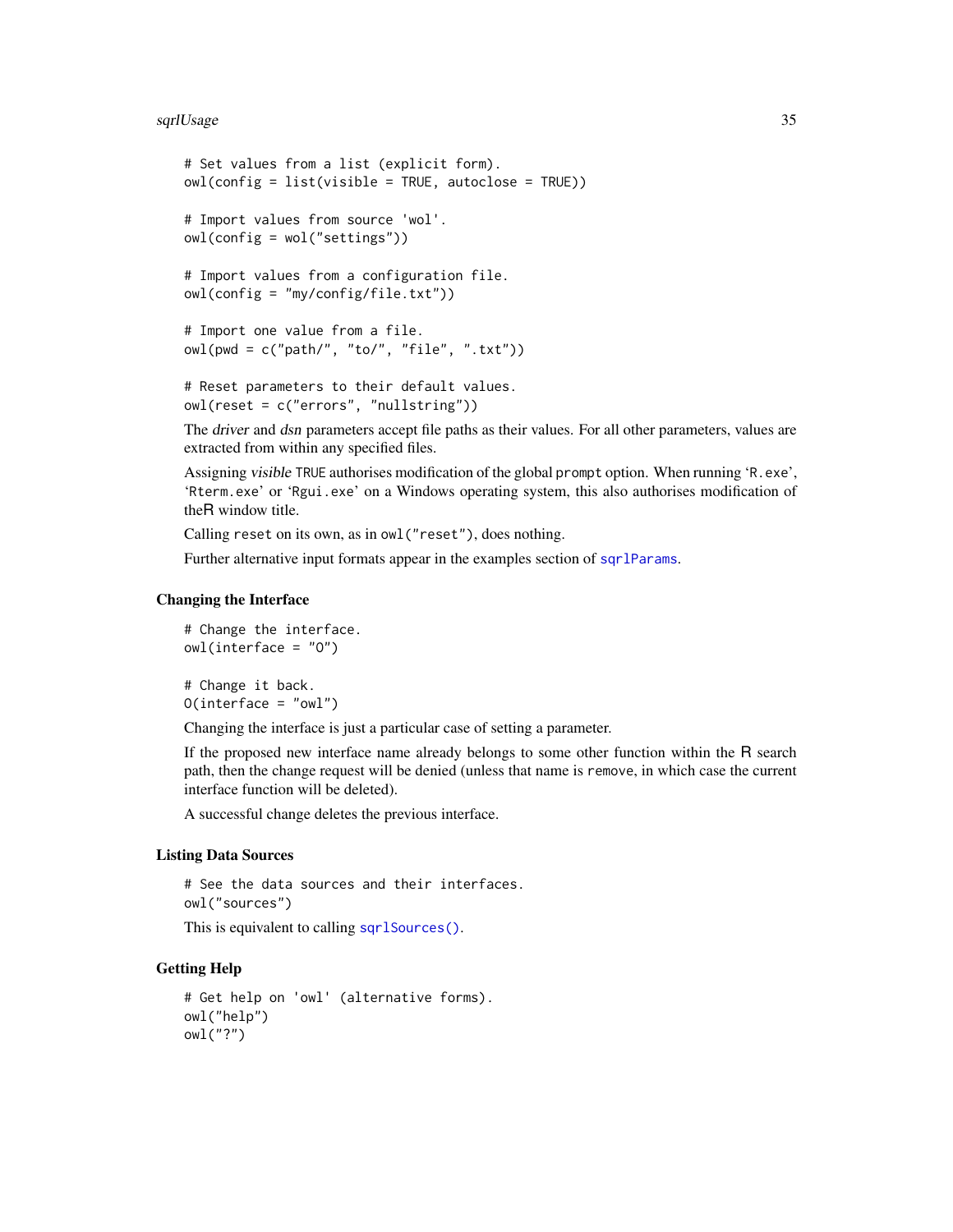```
# Obtain help, in specific formats.
owl("help text")
owl("help html")
```
The above calls will attempt to provide help tailored for the specific interface, and will fall back to these notes (help(sqrlUsage) or ?sqrlUsage) should that fail.

#### Removing the Source

```
# Deregister the associated source.
owl("remove")
```
This closes any open connection to the data source, deletes the interface function (owl), and deregisters the source from SQRL.

## Order of Precedence

When unnamed arguments are supplied, such as in  $owl("something"), **SQRL** interprets those$ arguments with the following order of precedence:

- 1. Procedure names (in the library),
- 2. File paths (of SQL or SQRL scripts),
- 3. Special words ("close", "config", etc.),
- 4. Parameter names (optionally followed by values),
- 5. Literal SQRL script (including pure SQL).

Hence, if a file called (say) 'use database' should exist, then owl("use database") submits the content of that file (rather than the apparent SQL command). Such conflicts can be resolved by assigning the unnamed arguments to the appropriate keyword (file, proc, or query). In this case, the new command would be  $owl$  (query = "use database").

## See Also

[sqrlAll](#page-2-1), [sqrlConfig](#page-3-1), [sqrlParams](#page-8-1), [sqrlScript](#page-12-1)

## Examples

```
# Some default values, for demonstration purposes.
x \le -1; y \le -2
```
# Define a new SQRL source and its interface. The DSN need # not exist, but this will fail (by design) if a function # called 'owl' already exists on the R search path. sqrlSource("owl", dsn = "HundredAcreWood")

```
# This (ordinarily pointless) SQRL script contains no SQL,
# which allows it to run even when the DSN does not exist
# (there being no need to open a connection). In this case,
# the x and y variables are implicitly inherited.
owl("<sub>R</sub> × x * y")
```
<span id="page-35-0"></span>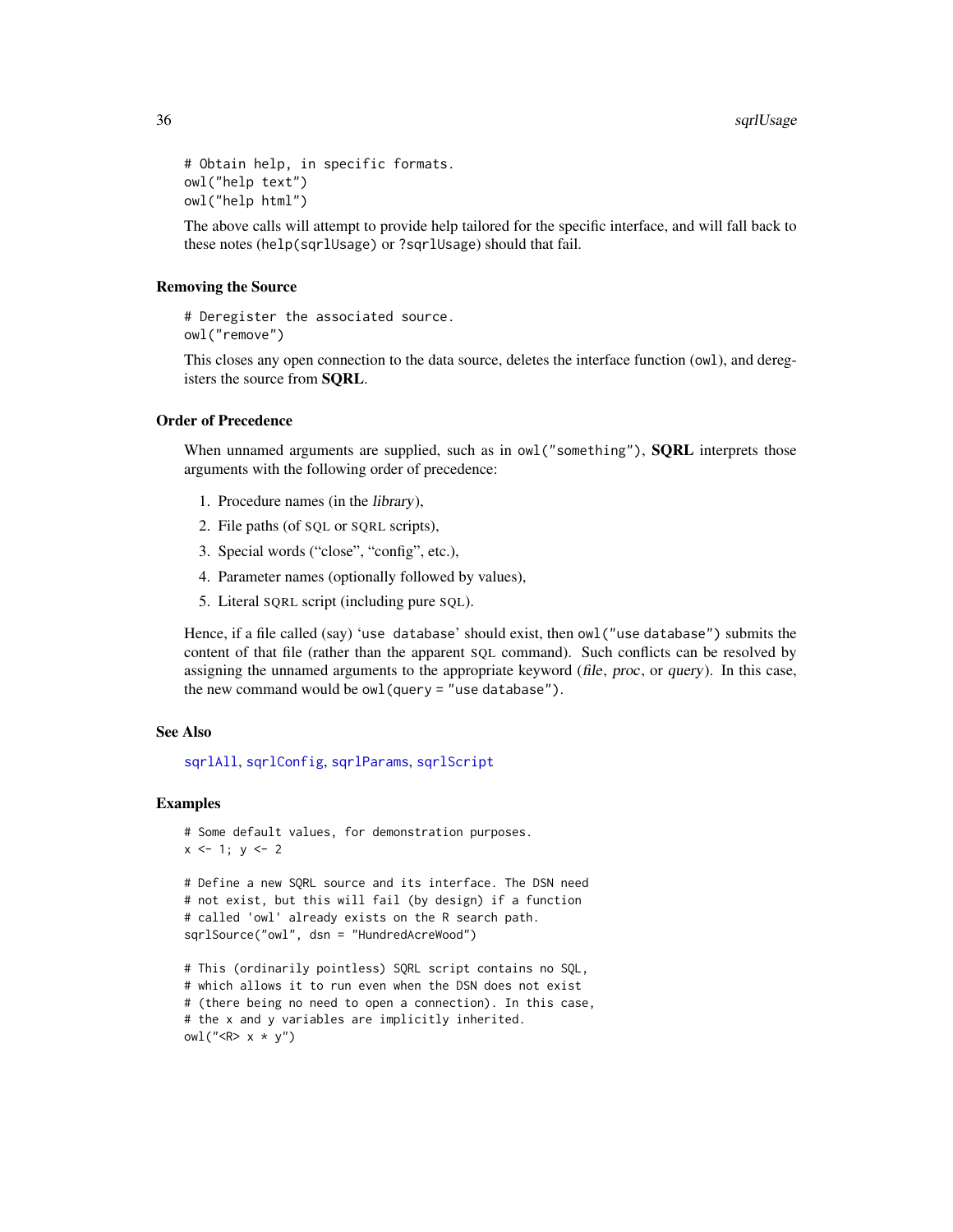#### sqrlUsage 37

```
# Explicitly assign x, while inheriting y.
owl("<R> x * y", x = 2)
# Write the script to file.
myfile <- tempfile()
writeLines("<R> x * y", myfile)
# Run the script from file, inheriting variables.
owl(myfile)
# Run the script from file, with explicit arguments.
# (These are all equivalent.)
owl(myfile, x = 2, y = 3)owl(myfile, list(x = 2, y = 3))owl(myfile, args = list(x = 2, y = 3))owl(file = myfile, x = 2, y = 3)owl(file = myfile, list(x = 2, y = 3))owl(file = myfile, args = list(x = 2, y = 3))owl(list(file = myfile, x = 2, y = 3))owl(list(file = myfile, args = list(x = 2, y = 3)))# With the file path specified as components.
owl(dirname(myfile), "/", basename(myfile), x = 2, y = 3)
owl(file = c(dirname(myfile), "/", basename(myfile)),
   args = list(x = 2, y = 3))# Construct a library file (of procedure definitions).
mylibraryfile <- tempfile()
writeLines(c("<proc 'proc-a'> <R> x * y </proc>",
             "<proc 'proc-b'> <R> x + y </proc>"),
           mylibraryfile)
# Import procedures from file (to owl's library).
owl(library = mylibraryfile)
# Run the imported procedures.
owl("proc-a")
owl("proc-b", x = 2, y = c(3, 4))# Review the last result.
owl("result")
# Clean-up.
unlink(c(myfile, mylibraryfile))
owl("remove")
```